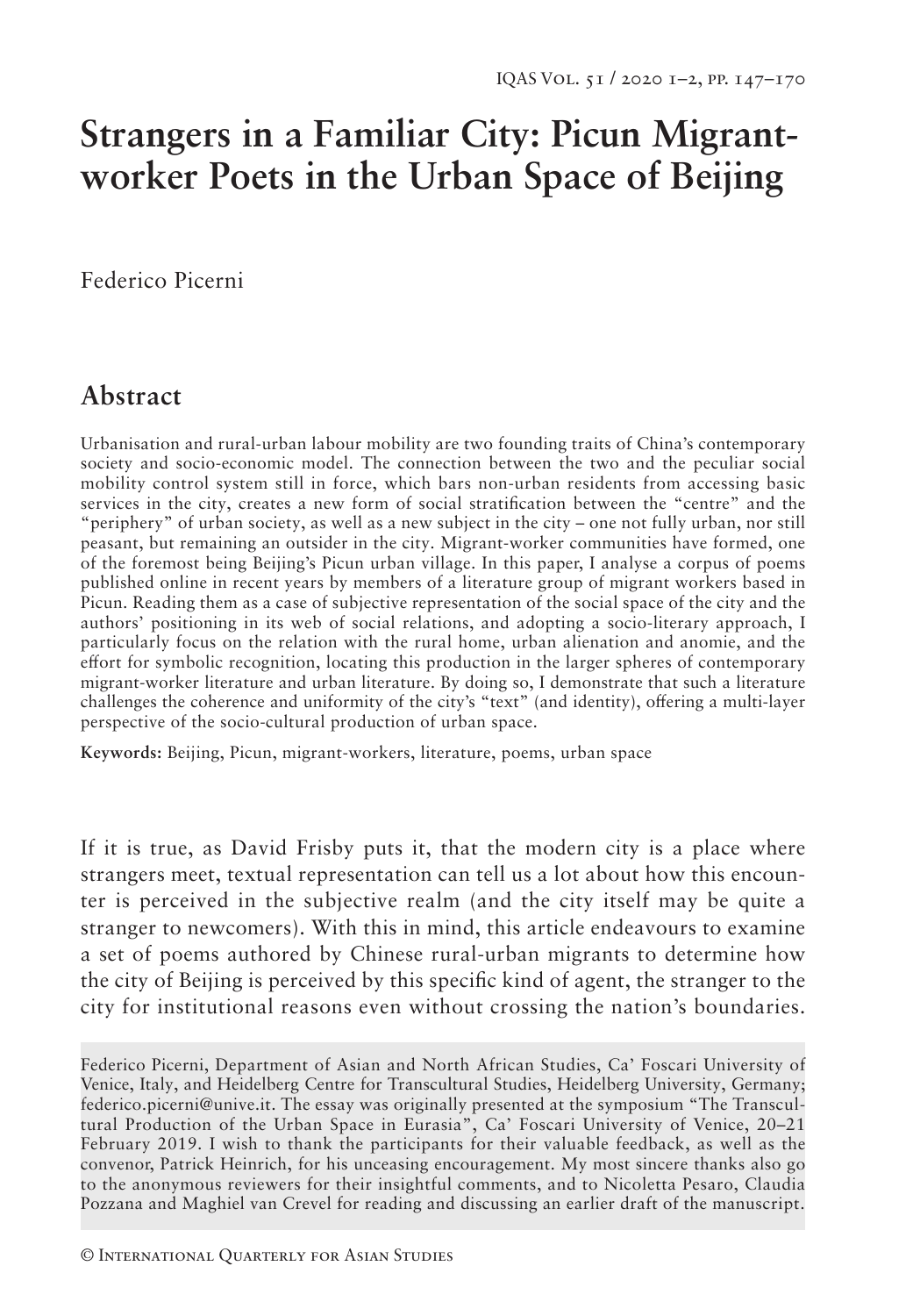This may offer new or alternative perspectives on our understanding of the relation of politics and poetics of the urban space, both in China and elsewhere. As remarked by Liu Dongwu, himself an "outsider" poet and selfmade scholar, "in turning the city into language, literature continuously gives the city – as a material entity – a rich symbolic meaning and cultural implication, and it influences our understanding of the actual city and its real features" (Liu 2012: 96). My enquiry mainly revolves around two questions: How do migrant workers, a largely invisible army of cheap labour, employ contemporary forms of artistic expression? How do they read the city through their peripheral, marginalised experience?

Such a vast army of rural-urban migrant workers is one of the most distinctive features of post-1978 Chinese society. The "floating population" (流动人口) started flooding the rapidly-developing cities of China's coastal areas in the 1980s, after the beginning of the Reform and Opening Up policy and land de-collectivisation. Forty years later, it officially counts 244 million people (National Bureau of Statistics 2018), although these numbers do not account for unregistered migrants and cut across different generations with different approaches to migration, family and urban life (Huang 2016: 56–57, 230–231). Beijing in particular, now closer than ever to becoming a *Blade Runner*-reminiscent megacity, saw its floating population reach 8.07 million in 2016, a relatively lower number than the previous year, probably set to further decrease due to more stringent quotas established by the municipal government (Beijing Bureau of Statistics 2017). The "floating population" comprises extremely varied members, ranging from people moving to the city to attend university (and possibly become accomplished urban citizens) to poor workers looking for better job prospects in the city who end up doing other menial jobs, often exploitative and precarious. Migrants' conditions are worsened by the lack of an urban household registration, the  $hukou$  ( $\angle$  $\Box$ ), which bars them from accessing basic urban services. Such migrant workers, variously called "farmerworkers" (农民工) or "precarious workers" (打工者), and who at times selfidentify as "new workers" (新工人), also depending on the actual job they do, form the object of this paper.<sup>1</sup>

Some of them have long started writing novels and poetry. Today's literature abounds with stories on and by the city's underclasses, and commentaries are also following suit in huge numbers. In China, Liu Dongwu (2012) has

<sup>1</sup> Caution is needed when stepping on the slippery ground of terminology. Terms like "migrant" or "floating people" might be too broad (young people coming to Beijing to study might also consider themselves migrants, and yet be totally separate from precarious workers in terms of social standing, lifestyle and ideas). Conversely, definitions like "precarious workers" (打工者) – which van Crevel (2017: 246) proposes translating with the Australian colloquialism "battler", while also remarking how "working-forthe-boss" would be the most literal translation (Pun 2005: 12) – or "peasant-workers" (农民工) are refuted by most in Picun, who prefer using the term "new workers" (新工人; Huang 2016: 101), initially employed by Lü Tu (2012; see also Zhang 2019), although the previous two terms often appear in the poems and other works by Picun authors. For the purpose of this paper, I am going to stick to "migrant workers".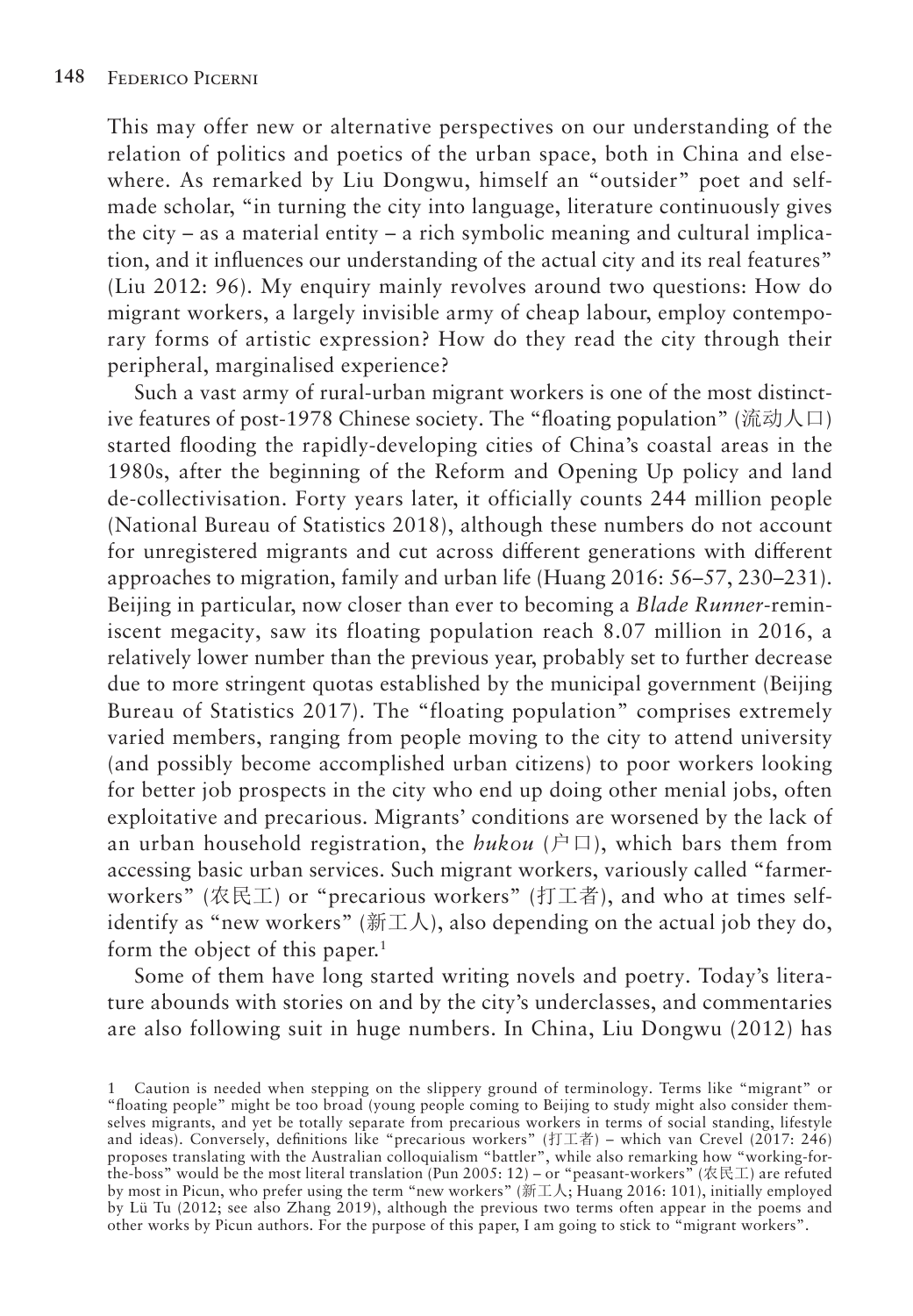written probably the most comprehensive work on the topic to date, crossing genres and themes, and engaging in a significant theoretical discussion on the question of authorhood and identity. Scholarship is on the increase also outside the country. Inwood (2011) sees migrant-worker poetry as the re-emergence of socially-oriented poetic responsibility in China, while Sun (2012) discusses how social commitment and literary value intermingle problematically in this poetry and in the related commentary. Gong (2012) focuses on its critique of the effects of industrialisation and urbanisation. Jaguścik (2014) and Dooling (2017) concentrate on migrant women's production, the first linking it with the broader scene of contemporary women's writing in China, and the latter highlighting it as a valid form of counter-narrative (with a strong emphasis on authors' urban experience); another intersection between migrant and gay subjectivities is explored by Bao (2018). Pozzana (2019) reads migrant-worker poetry as a space for subjective existence for the otherwise invisible, and connects it to the intellectual questions and poetic exploration spearheaded by the earlier trend of Misty poetry, whereas Li and Rong (2019) highlight the identity quandary in female migrants' "autobiographical" poetry. Van Crevel (2017a, 2017b: 38–44, 2019a, 2019b) is conducting a vast analysis of migrantworker poetry, particularly discussing authors' creativity vis-à-vis the broader concept itself and their representativeness and position within contemporary Chinese poetry and literary establishments. Goodman's significant scholarly work on the translation of migrant-worker poetry should also be cited (2017, 2019).

The experience of social disparity, alienation and anomie in the city is undoubtedly a very relevant part of migrant-worker literature, and therefore a path worthy of further exploration. As a case study in this direction, I am going to focus on the literary production of the migrant community of Picun, an urban village on the outskirts of Beijing with a lively artistic scene. More precisely, I am going to examine the poems in the *Workers' Poems and Songs*  (劳动者的诗与歌) series published on the WeChat blog of the Picun Workers' Home (皮村工友之家), concentrating in particular on their literary interpretation of the city and its social world.

#### **1. Picun's literature group and literary Beijing**

Picun, a "migrant heterotopia", lies on the outskirts of Beijing, closer to the Sixth Ring than the already-remote Fifth of the city's beltways. It is an "urban village", or "village-in-the-city" (城中村), the name used to designate former rural settlements that have been incorporated into the city following its expansion. Given the affordable prices of rents and other services, urban villages are the preferred destinations of migrant workers when they arrive in the city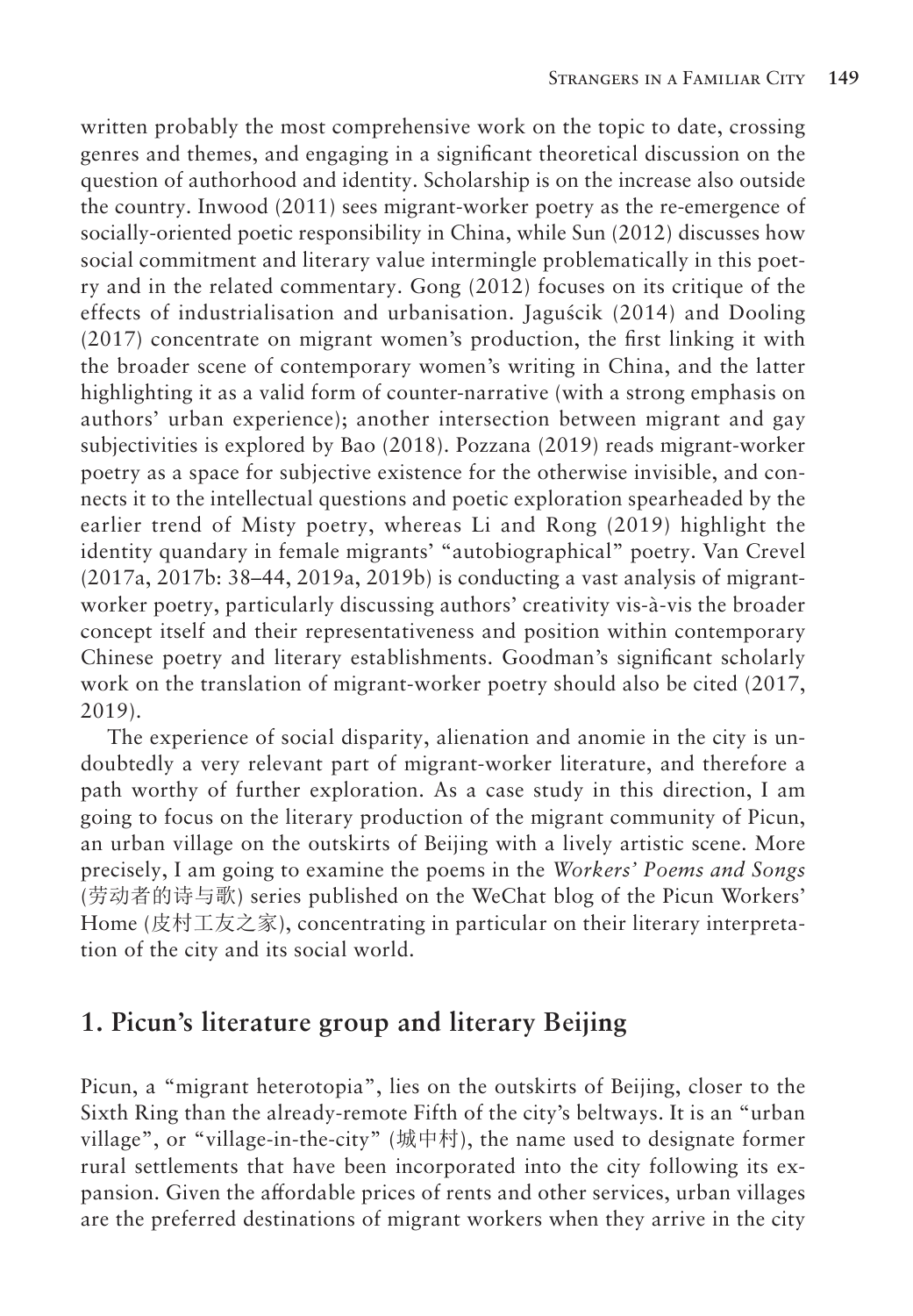(Wu 2016, Zhan 2018). It is noteworthy that this topological, in addition to social, marginalisation of migrant workers is also one of the aspects of the re-emergence of certain features of the pre-socialist urban divisions in China (Wang et al. 2009: 958).

Picun's thriving migrant cultural life, or "new-worker literature and arts" (新工人文艺), owes much to the New Workers' Arts Troupe, which moved to the village in 2005, after it was established in 2002 under a different name by Sun Heng, Wang Dezhi and Xu Duo, migrant workers themselves. The group runs the Picun Workers' Home, a service-providing space through which it organises several cultural events, festivals and writing contests, including the New Workers' Art Festival and the Precarious Workers' Spring Festival Gala. It also runs a Migrant Workers' Culture and Art Museum, schools for children and night classes for adults. The appropriation of this slice of urban space and the cultural self-management effected there is indeed a significant anomaly in the structure of the Chinese metropolis, although not in an antagonist relation with the state, also considering that it can count on the support from the local administration, at least to some degree – it would hardly be possible otherwise (Qiu / Wang 2012, Huang 2016: 93–134, Yang 2017, Lang 2018).

And finally, there is a literature group (文学小组), created in September 2014 on the initiative of Xiao Fu, a former migrant worker herself who still acts as its factotum, which aims to "provide a space for study and discussion to workers interested in literature" (Zhang 2019b: 320). It has some printed publications, such as multiple-author anthologies (*Picun Literature*), some individual collections, and, since May 2019, a bimonthly journal called *New-Worker Literature*. 2 By virtue of the unstable lives of migrant workers, who constitute the vast majority of its members (although its weekly activities sporadically see students and occasional comers among its audience), participation is highly irregular. The group enjoyed unprecedented notoriety after April 2017, when one of its members, house-care worker Fan Yusu, hit China's and international headlines with her acclaimed short autobiography "I Am Fan Yusu" (我是范雨素).3

Every week, the group holds talks or lectures given by high school or university teachers and other individuals who go to Picun as volunteers. One of

<sup>2</sup> All the above-mentioned publications, including the journal, are considered "for internal exchange" (内部交流), therefore not for sale. This is a strategy to avoid possible risks. The same was done by avantgarde poetry journals in the 1980s, and generally by unofficial publications. Van Crevel's essay comparing the Picun museum with other worker-culture museums throughout China contains also an analysis of the literature group's poetry and activities (2019b).

<sup>3</sup> The story was first posted on the website Noonstory.com, under a Shanghai media outlet, and it quickly became a sensation, being shared countless times before it was taken down, 48 hours later. Censorship, however, could not prevent it from going viral, and even a hashtag appeared, *#women dou shi* Fan Yusu (我们都是范雨素, "We are all Fan Yusu"), reflecting a growing interest in the lives of those at the margins of China's economic boom. Abroad, *The Guardian* termed it a "Dickensian" tale of Chinese migrants' lives. The story was printed in the first issue of *New-Worker Literature*, two years later, with a slightly different title (Fan 2019).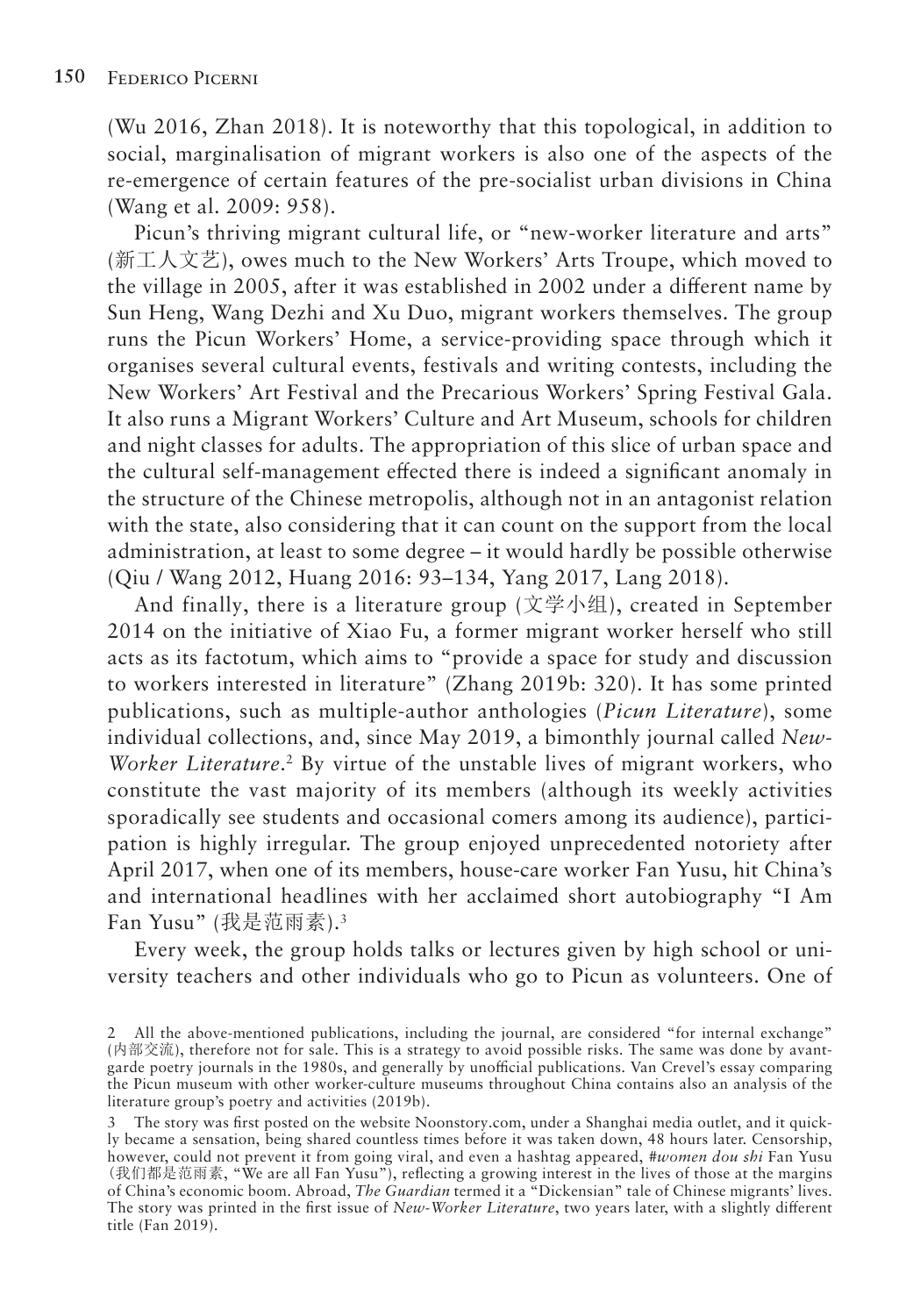the very first to take up this role was Zhang Huiyu, a professor of film and communication studies currently at Peking University, still a prominent figure in the group. Another connection with the broader literary scene is Shi Libin, editor of the influential *Beijing Literature*, who actively participates in the group's life and who appears to have been instrumental in having some Picun authors published in the journal, as well as in including some of them in the anthology *Verses of Northern Floaters* (北漂诗篇). Zhang and Shi are currently on the editorial board of *New-Worker Literature*, together with other scholars, writers and activists, mostly based in Beijing.<sup>4</sup> These "outsiders" have been conceptualised in the group's publications as continuing the historical tradition of intellectuals contributing to worker writers' literary training (Zhang 2019b: 325), but they play a more than ancillary role, as they also act to a certain extent as conveyer belts between the group's unprofessional authors and Beijing's cultural establishment. As a form of creative, artistic production, regardless of its (still) unprofessional status, the group's poetry should be acknowledged with its own rightful place in the broader literary scene, with which it shares several tropes and topoi, including the representation of factory labour, homesickness, displacement, frustration, alienation and, last but not least, the questioning of the socio-cultural coherence of the metropolis<sup>5</sup> and the exposure to the complex undergrowth of the urban jungle. After all, this literature's birthplace (and current hotbed) were China's southernmost cities, where the earliest Special Economic Zones were established in the early 1980s.

Beijing is not an unexplored territory in contemporary urban literature. After the transition from the Maoist order, the capital also became the fictional setting where the striking and sometimes violent contradictions of post-socialist modernity unfolded. In her seminal work on artists' relation with the urban space in the post-socialist age, Visser offers a vast account of the literary (re-)imagination of cities from the late 1970s, particularly showing how Beijing was the site *par excellence* of the confrontation between the traditional and the modern. If, on the one hand, architecture, buildings, streets and the general cityscape, above all the traditional courtyards (四合院) and alleys (胡同), became concrete embodiments of an unforgotten and painfully preserved traditional identity, on the other hand, the crisis of values of the period, well exemplified by the "bohemian ethos" (Visser 2010: 139) of Wang Shuo's rampaging hooligan youth, together with the effects of China's transition to market economy and its entry into the global capitalist system, produced an urban subject plagued by anomie, estrangement and narcissism, exploring

<sup>4</sup> Also on the editorial board sits Li Yunlei, a writer and editor of the academic journal *Theory and Critique of Literature and Arts*, author of a book on China's "subaltern" literature (Li 2014).

<sup>5</sup> Notably, one of the earliest collections of such poems, by Bai Lianchun, was titled *Our Native Soil in the Cracks of the City* (城市缝隙里的乡土), published in 1991 in the *Shikan* poetry journal (Liu 2012: 75).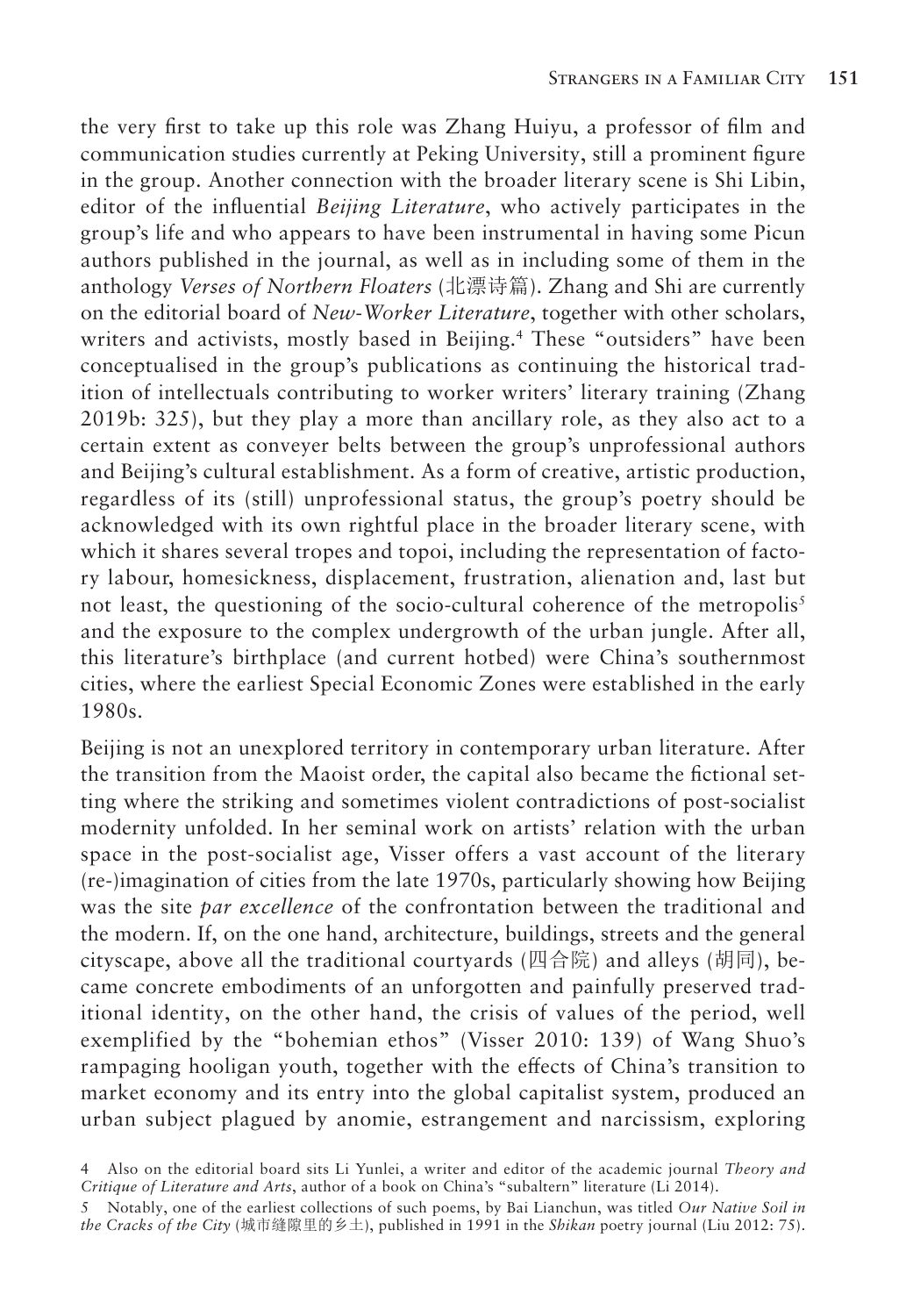new urban life-styles and practices characterised by consumerism and unprecedented sexual transgression, as portrayed in the oeuvre of such authors as Liu Heng, Chen Ran and, later, Feng Tang. While many of these accounts came from a (local-born) middle-class perspective, new urban inequalities were unearthed by writers such as Qiu Huadong and Xu Zechen, whose characters deal with their outsider status, poverty vis-à-vis frustratingly unreachable possibilities and petty criminality. Visser concludes that "post-socialist urban fiction" reveals the "ethical dilemmas posed by consumer modernity" and the variety of ways in which individuals, left "with the burden of creating new belief systems", cope with them (ibid.: 286).

If we try to connect migrant authors' production with this background, some of the characteristics of contemporary urban literature, above all the feeling of alienation and anomie, appear to be common traits in city experience and are reflected in the production of migrant writers as well. At the same time, the unique perspective of migrant writers can offer additional and novel keys to interpret the city, highlighting in particular their own condition of class marginality, the re-articulation of the meaning of the figure of workers, and an urban experience mediated by the conditions of wage labour, with an emphasis on the contradiction between their role as the "constructors" of the city and their exclusion from it. Furthermore, migrant-worker literature's function as social discourse, in addition to its literary value, should not be overlooked, especially since, as Sun Wanning suggests, "these narratives should be read more as accounts of the collective experience of [migrant workers] as a socially marginalised cohort" (Sun 2014: 183), a point shared by Pozzana as she asserts that the "I" in migrant-worker poetry may be interpreted as a collective "us" (Pozzana 2019: 193).

## **2. Social space and representation**

My approach here is to consider Picun migrant poets' literary production as a case of perception of the social world of Beijing directly by a subaltern group living at the geographical as well as social margins of the city. It may therefore be seen as an active act of reading *and* writing the city, primarily through the authors' own direct experience of the urban space itself, and vice versa, an attempt at reading *and* writing their very condition through this same act.

The fact that none of the authors were, nor are now, professional writers actually makes them reminiscent of the "ordinary practitioners" that, in de Certeau's words, come from "'down below', below the thresholds at which visibility begins" (Certeau 1984: 93). After all, they dwell at the margins of the city and their contribution to the city's (and the country's) progress is rarely acknowledged, pushing them below visibility's thresholds. However, unlike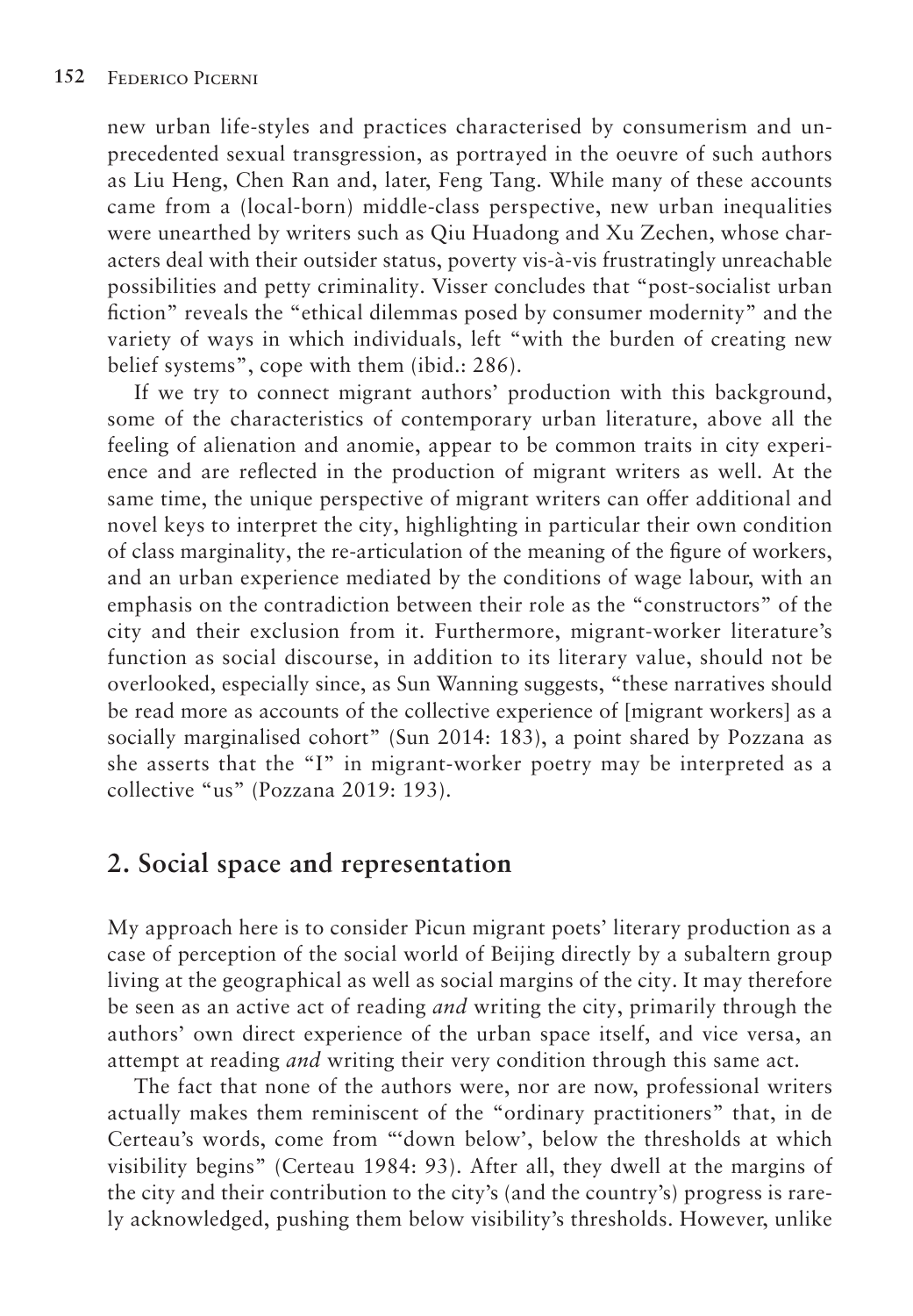the "walkers" described by the French scholar as "follow[ing] the thicks and thins of an urban 'text' they write without being able to read it" (ibid.), our ordinary practitioners here make a lucid effort to read, through writing, and to realise the "inscription of the body in the order's text" (ibid.:  $130$ ) – again, a text where they are objectively present by virtue of their labour, but that tends to hide their centrality.

The concept of social space can help us frame and make sense of how subaltern agents (or any agent, as a matter of fact) experience and interpret their surroundings. "Social space," argues Lefebvre (1991: 77), "is produced and reproduced in connection with the forces of production and with the relations of production". However, while it often overlaps physical space, social space is not confined by it; it reaches out to and connects other physical spaces by means of transversal (albeit hierarchical) social relations, rather than spatial relations per se. In fact, continues Lefebvre, "[w]e are confronted not by one social space but by many – indeed, by an unlimited multiplicity or uncountable set of social spaces[.] *Social spaces interpenetrate one another and/or superimpose themselves upon one another*" (ibid.: 86, Lefebvre's italics). Such interpenetration or superimposition is made real by the cluster of networks that connect spaces (real, but also imagined and representational). While this may be particularly useful for analysing the production of authors socially located at the intersection between different spaces (primarily, city / countryside, downtown / periphery, centre / margins), what this principle implies is "that each fragment of space subjected to analysis masks not just one social relationship but a host of them" (ibid.: 88), meaning also that this juxtaposition is necessarily mediated by relations of hierarchy.

Social space, then, becomes unreadable (and "unwritable"?) if class and power relations between it and subjects, as well as between subjects themselves within it, are taken out of the picture – especially when, as in the case of migrant workers, these relations are determined by the condition of labour and what Marx would call wage slavery. These relations also contribute to determining what kind of representation is produced and by whom. Essentially in a similar manner to Lefebvre, although disagreeing with the latter's emphasis on relations of economic production,<sup>6</sup> Bourdieu describes social space as "a space of relations which is just as real as the geographical space", but also a "field of forces" where "a set of objective power relations" is at play, which determines what position each individual agent or actor occupies (Bourdieu 1991: 230).

<sup>6</sup> Despite their differences, I believe both can be very useful to acquire a better understanding of the concept of social space. This is particularly true in a case like the one examined in this essay, where power and production relations clearly overlap, and cultural, symbolic as well as material power relations in the city are heavily dependent on (if not the result of) production relations.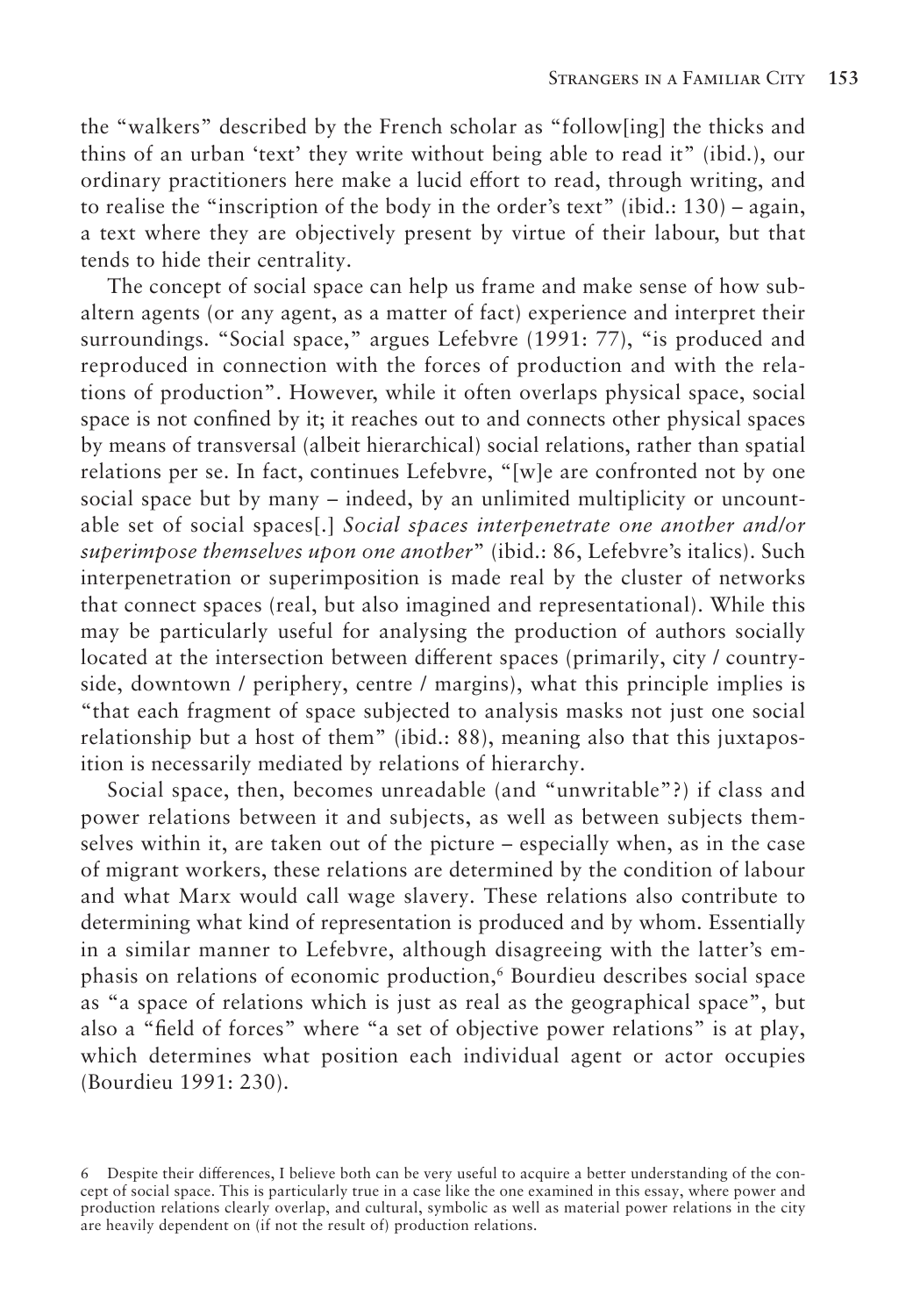Bourdieu thus holds that the perception of a social world or, for our purposes, a space (and its representation as a result) is a two-sided coin: objectively, "properties attached to agents or institutions do not make themselves available to perception independently", making it more difficult to discern and "de-naturalise", so to speak, the traits of a given socio-political order; and, subjectively, "schemes of perception and evaluation susceptible of being brought into operation at a given moment, *including all those which are laid down in language* [my emphasis], are the product of previous symbolic struggles and express, in a more or less transformed form, the state of symbolic relations of power" (ibid.: 234). Consequently, social conditions, power (and class) relations and hegemonic discourses variously influence – even when they are contested – subjects' perception and representation of their relation with the space. This does not mean, however, that the representation of a space by certain actors – namely, in our case, of Beijing by migrant worker-authors – is necessarily the mere reflection of these factors, passive and uncontested. After all, social space is a "site of co-existence of points of view" (Bourdieu 2000: 183), i.e. of ways to address and relate to the hegemonic way of life and culture, or *habitus*. What this does entail, however, is a certain influence on actors' attitude towards the social reality around them, mainly through the experiential relation with it that finds its expression in language.

Furthermore, a logical consequence of both Lefebvre's and Bourdieu's theories is that the dominant symbolic system is not the only factor influencing agents' understanding of the social space. In fact, their position in the "field of relations", while determined by the "objective power relations" (and in the concrete case, these are represented by labour relations, as well as by institutional-bureaucratic relations, namely the *hukou*), in turn determines how agents themselves will experience, interpret and possibly critique, explicitly or implicitly, social space. In particular, the question of proximity and distance is crucial in the social space, as it helps to conceptualise it as simultaneously juxtaposed with and different from physical space.7 Also produced by objective conditions, understandings of one's own symbolic-cultural proximity to and distance from other actors in the field plays a role in framing agents', as well as groups', position and sense of belonging in the social space as a whole. With this in mind, I tried to read the poems under analysis as a field where the hegemonic discourse and individual agency coexist, in order to investigate how these texts, possibly shaped by both, offer an original perception of the city.

<sup>7</sup> Reed-Danahay (2015) provides a comprehensive account of the development of the ideas of proximity (or closeness) and distance in social theory, particularly stressing the fact that social and physical proximity do not necessarily align, although some thinkers, like Bourdieu himself, believed that socially distant agents tended to be also physically distant. In the essay, Reed-Danahay also suggests the possible application of the concept to migration studies.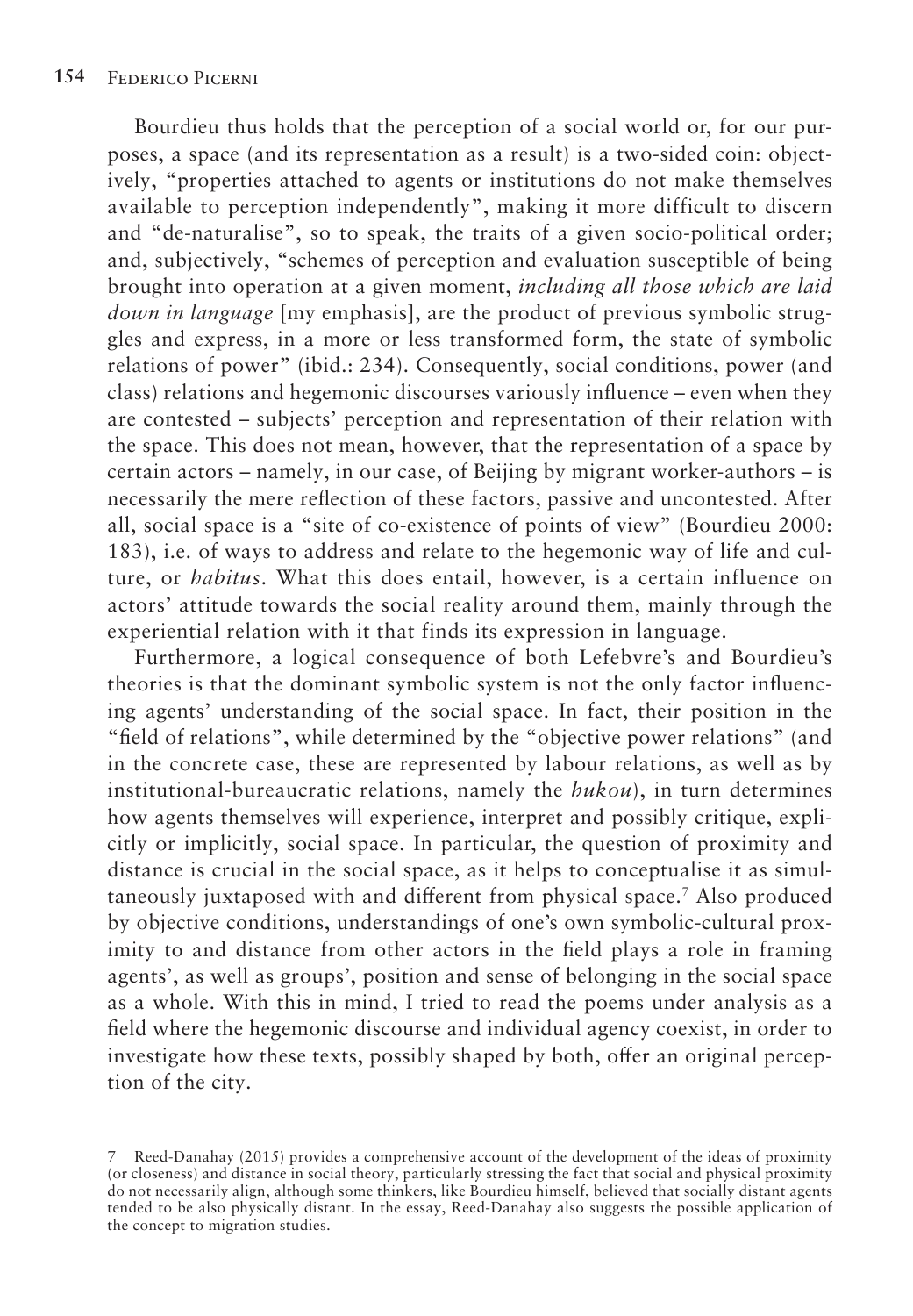# **3. Reading and analysis of the poems**

The Workers' Poems and Songs<sup>8</sup> series was run on the WeChat blog of Workers' Home from 2017 to 2018. It consists of 23 instalments, generally by different authors (although some have presented more than one entry), each providing the text of the poem and a recording of the author reciting it, accompanied by a song on a related theme. Some of the instalments included basic background information regarding the author and text; some were written around the time of publication, others are older and have been modified and rearranged. Most of them were previously published in the literature group's printed anthologies. My attempt at grouping them according to the main themes of each piece, although necessary due to the concrete limits of this paper, does not entirely render justice to their equally significant diversity.

## 3.1. "Home", nostalgia and habitus

What stands out immediately from this production is the constant sense of homesickness. Most of the poems, one way or another, deal with the issue of the author's nostalgia for the rural home, a feeling often expressed through tropes like the longing for the left-behind family or for a happy youthful past against a gloomy present. Oddly enough, but only seemingly so, our discussion on city should start from the countryside. The poem "Hometown" (故乡) by Li Ruo, a female migrant worker with more than ten years of factory labour and one of the literature group's most prolific authors, is entirely dedicated to a dream of a long by-gone childhood, so evanescent that it has to be conjured up by the unconscious mind, as made evident in the first stanza:

| 昨夜         | Last night                                           |
|------------|------------------------------------------------------|
| 我又梦回故乡     | Once again I was back home <sup>9</sup> in my dreams |
| 躺在儿时睡觉的小床上 | I lay in the small bed where I would sleep my        |
| 带着满身疲惫     | childhood sleeps                                     |
| 生活的累       | My body covered with exhaustion                      |
|            | The weariness of life                                |
| 感情的伤       | The wound of sentiments                              |

Jin Hongyang performs a similar operation in "Mama Comes to Beijing" (妈妈 来北京). The poem describes multiple attempts by the author to impress his mother with the magnificence of Beijing (where he, at the time of the poem, had worked for more than ten years), and her surprised exclamations are

The name is derived from the annual poetry reading held in Picun at the beginning of September, where musical pieces are also performed, hence the "songs" in the title.

Note that the Chinese is far more explicit here, thanks to its linguistic resources, in making "home" one with "countryside": the second character composing the word *guxiang* 故乡, "home(town/land)" or "native place", literally means "countryside, village, rural area".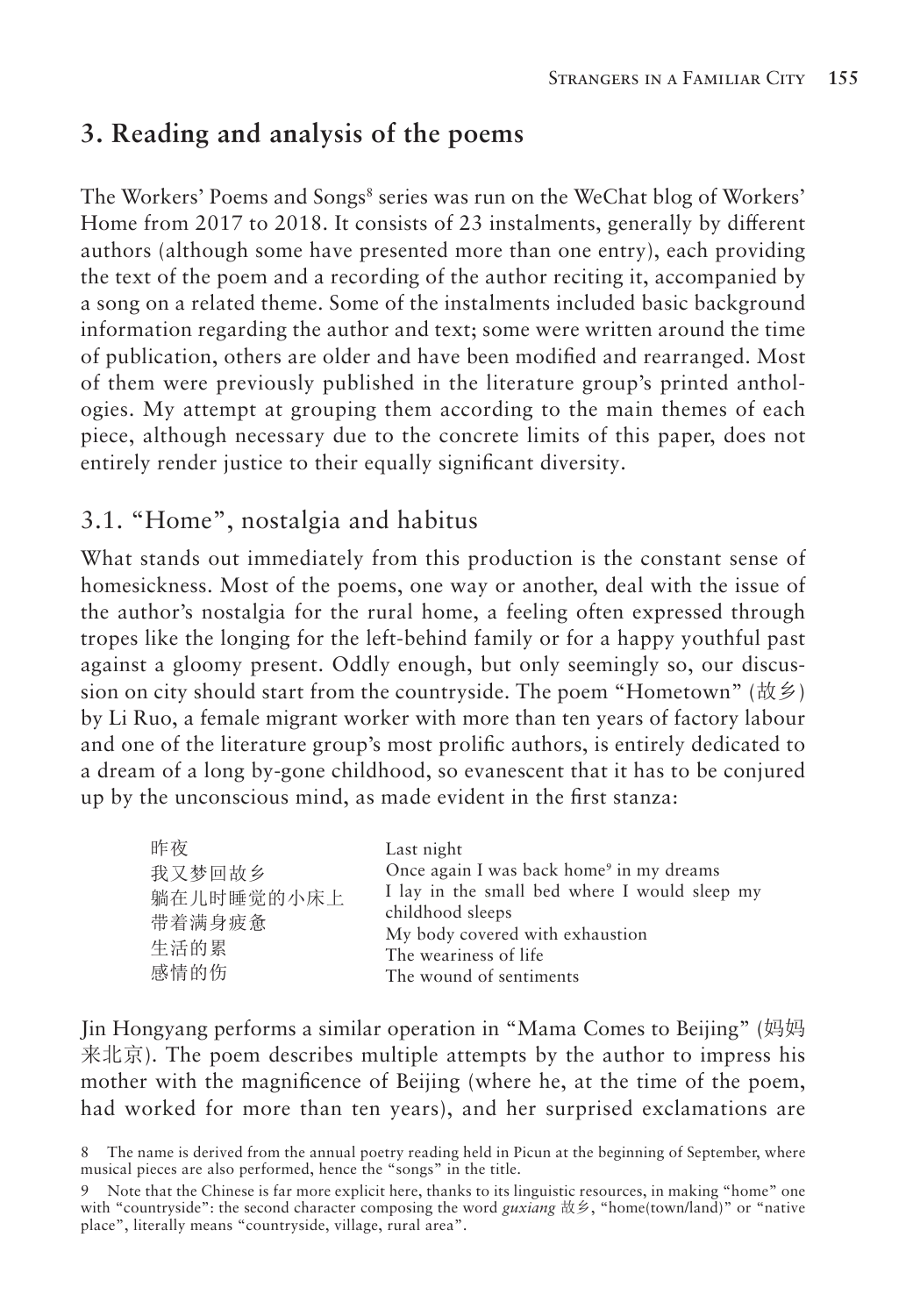revealing of the fascination that Beijing-centred national symbols and the modern lifestyle exercise on the collective imagination: "so great" (真长!) at the sight of the Great Wall, "so big" (真大!) in the overwhelming scene of Tian'anmen Square, "sorrow" (痛!) in front of Chairman Mao Zedong's memorial hall, "so crowded" (真挤!) after chatting with other migrant workers, "so busy" (真忙!) at the end of a long evening eating out with friends. However, the structure of the poem, after five three-verse stanzas ending with the above-quoted exclamations, changes in the end:

| 我想留您在北京多住些时光 | I wish to make you stay in Beijing some more time |
|--------------|---------------------------------------------------|
| 但您还是走了,您说    | But you insist on leaving, and you say            |
| ——还是老家好!     | - home remains better!                            |
| 妈妈回了家乡       | Mama, you have gone back home                     |
| 留下了妈的思念      | Leaving here a feeling of your absence            |
| 带走了儿的牵挂      | Taking with you your worries for your child       |

In another poem, "On the Road Back Home" (回乡的路上), Jin projects himself on a train taking him back to his hometown, perhaps during one of the festivals when flows of Chinese people set off to reunite with their families. Here, imagery related to food ("corn cobs [my old mom] cooks for me, piping hot"; 为我煮熟的热气腾腾的苞米棒), and landscape ("flock of ducks near the lotus pond in front of our door"; 门前荷塘边的一群鸭), add up to elements symbolising the rural home.

Lefebvre characterises representational space (i.e. space experienced through imagination) "as directly lived through its associated images and symbols" (Lefebvre 1991: 39), hence the figures employed by the above-quoted poets. There is more, however. In expressing the personality and individual history of migrants, elements like the mother, childhood, the quiet of the countryside, food and even the rural landscape add up in configuring a *habitus* clash. For Bourdieu, the *habitus* is made up of interiorised lifestyles, preferences, tastes, but also rules, customs and practices that inform, through common sense, our understanding of things, and it is inseparable from the relations inscribed in the social space: Reed-Danahay (2017: 6) makes this clear by saying that "the *habitus* feels 'at home' and at ease if there is harmony between the criteria for social hierarchy in the social space where they are positioned and the understandings of that by the *habitus*".

The rural–urban opposition is not only symbolic, however: it also has a raw, material side. Take "The Poetic Life of Precarious Workers" (打工者的诗 意生活)by Guo Fulai: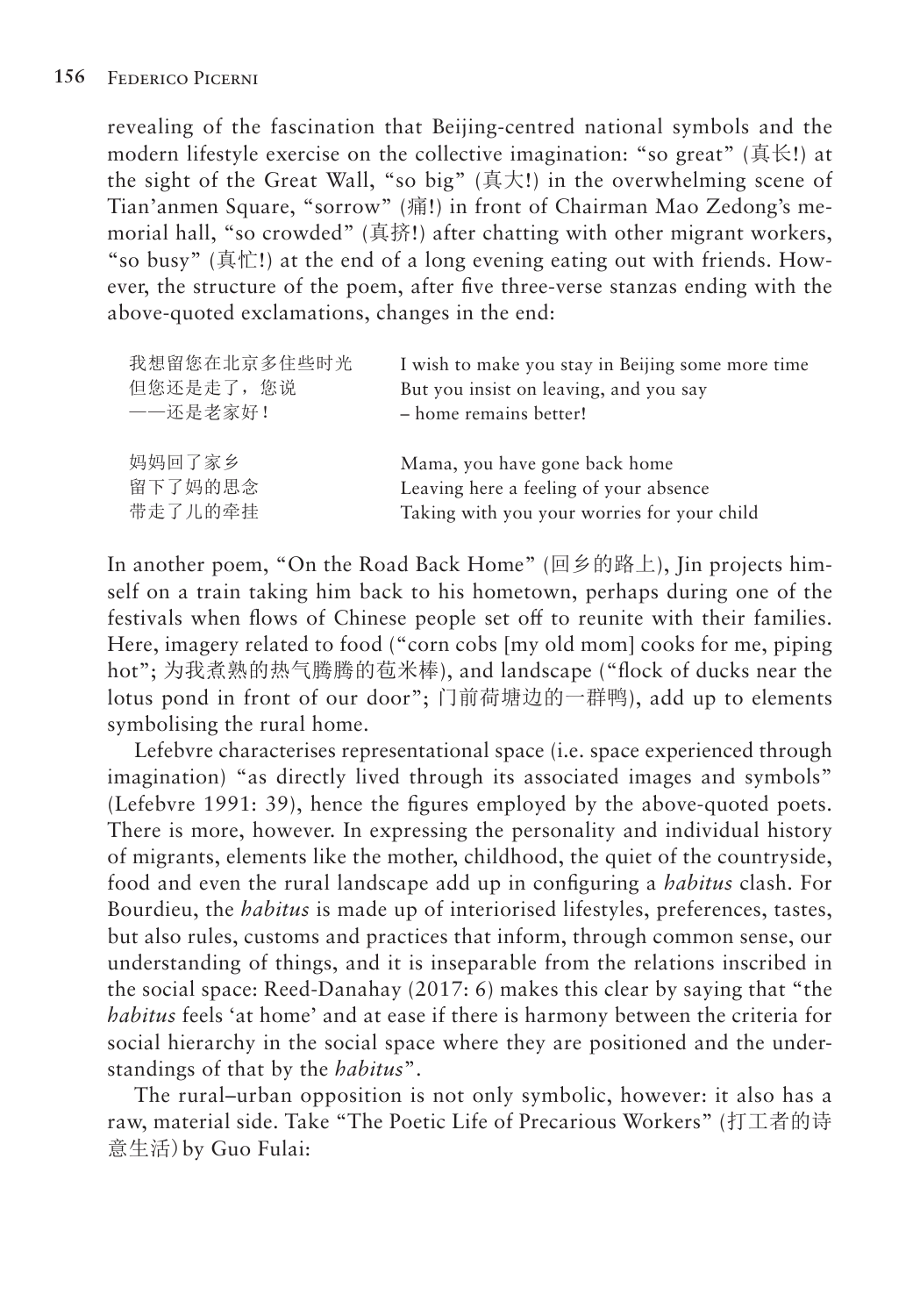| 我曾经是个农民<br>碧绿的田野长满生机勃勃<br>每一棵庄稼都充实我们的欢乐<br>坐下来, 亲一亲故乡的土坷垃<br>泥土的腥味里<br>唱响我们诗意的歌                                                                              | I used to be a peasant<br>Dark green, fields grew all around me,<br>[vital and vigorous<br>Every crop enriched our merriment<br>Sitting, we would softly kiss the clods<br>[of our native earth<br>And the hard taste of the soil<br>Would sing our poetic song                                                                                                                                                                                                                                 |
|--------------------------------------------------------------------------------------------------------------------------------------------------------------|-------------------------------------------------------------------------------------------------------------------------------------------------------------------------------------------------------------------------------------------------------------------------------------------------------------------------------------------------------------------------------------------------------------------------------------------------------------------------------------------------|
| 而今, 我们在城市里打工<br>像一块质朴的石头<br>走出深山老林的寂寞<br>被城里的机器打磨成五光十色<br>其实, 我们更像洁白的云朵<br>轻轻地,轻轻地<br>在城市的天空中飘过<br>我们没有自己的住房<br>没有固定的工作<br>国家的风一吹<br>我们便如秋天的落叶<br>悄悄地, 无奈地飘落 | But today, we work in the city<br>Like a plain stone<br>That has left the silence of the old wood on<br>[the mountain far away]<br>And has been ground into a dazzling gem by<br>[the machines in the city]<br>Actually, we appear more like pure-white clouds<br>Softly, softly<br>We float in the sky of the city<br>With no dwelling place of our own<br>With no stable job<br>The wind of state blows<br>But we, like falling leaves in autumn,<br>Have no choice but to quietly float down |

The contrast between the merry bucolic picture in the first stanza and the delicately dull depiction of urban life in the second is striking. There are no poetic songs in the city, where migrants have passed from a communion with the crops to becoming lifeless gems, with only an artificial brightness, and the lack of dwelling places and stable jobs are very concrete markers of social disparity, stylistically emphasised with the abrupt break between the poem's first and second stanzas.

Speaking of the countryside, then, can be another way of speaking of the city. A constant comparison is built between "positive" traits of the first with "negative" ones of the latter, an urban present where the body is exhausted, life is weary and feelings are wounded. Rather than simply a melancholic remembrance of a vanished past and a lost childhood (of the authors, but also of China?),<sup>10</sup> this nostalgia – in its inclination to see the country as a locus where one can stabilise one's identity, otherwise one is left "floating" – conceals (but also reveals) an indictment of the urban social system. The longing for the social security (and emotional attachments) of the rural home is understandable in a social context characterised by individualisation (Alpermann 2011), even stronger in subjects with a non-urban identity, most of whom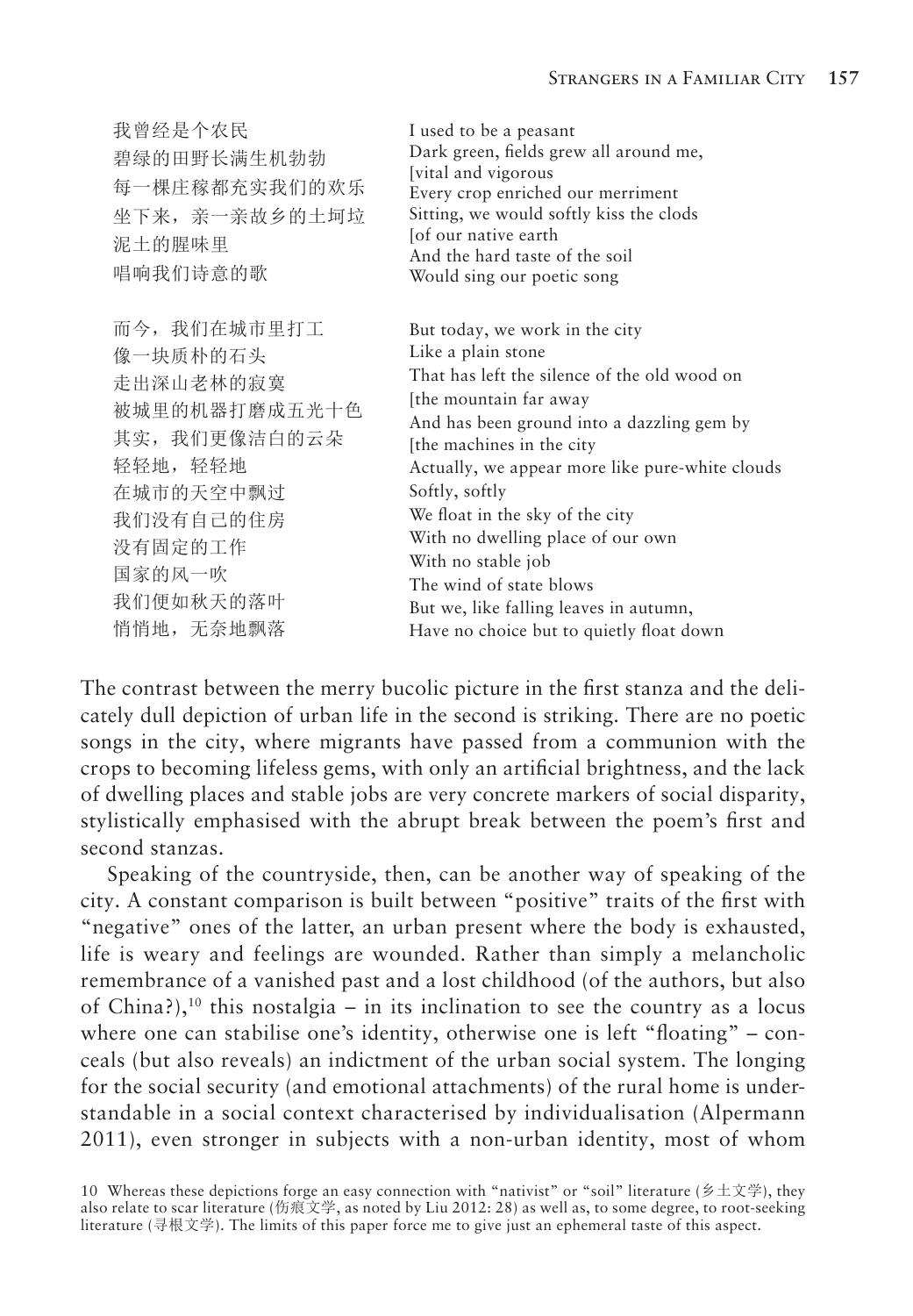have left their family behind and, because of *hukou*-determined outsider status, do not have access to urban social services and struggle to forge new ties amid the frenzy of their long working hours. This process then may provide a further signification of migrant authors' feeling of strangeness and displacement in the urban space, while also producing a fracture in the symbolic dominance of the urban-centric discourse.<sup>11</sup>

This reminds us of Williams' observation, in his seminal study of the literary representation of the country and the city, that the old tends to reappear as something "against which contemporary change can be measured" (Williams 2016: 49), possibly activating "retrospect as aspiration" (ibid.: 59) when the social relations produced by this change are not satisfying. In the same vein, Hutcheon (2000: 195) further remarks that nostalgia and its aesthetics might "be less a matter of simple memory than of complex projection; the invocation of a partial, idealised history merges with a dissatisfaction with the present".

Nostalgia, however, should be viewed critically and problematically. In particular, there is a risk of replicating a dichotomy that may fail to explain the pervasiveness of social relations in the current socio-economic system, and the essential function of the countryside as a reservoir of workforce for the city. Harvey (1989), in particular, warns against the fictional "aestheticization" of the (rural) locality. He admits that "the construction of such places, the fashioning of some localised aesthetic image, allows the construction of some limited and limiting sense of identity" (Harvey 1989: 303–304), but he also stresses that "the assertion of any place-bound identity has to rest at some point on the motivational power of tradition" (ibid.: 303), producing a sort of nationalist or ethnocentric critique of the present. In our case, such an "aestheticization" through (selective) memory and poetry conceals the existence of social relations in the countryside as unequal as those in the city; for, one might ask, what socio-economic necessity compelled rural people to become migrants, or floaters, in the first place?<sup>12</sup>

## 3.2. Urban alienation and labour precarity

Let us go now to the city proper. The representation of the metropolitan social space where migrants are condemned to a constant drifting amid precarious jobs is reinforced by four more verses later in Guo Fulai's poem, where another

<sup>11</sup> Nostalgia, particularly through the figure of the mother, is identified as a trope of migrant-worker poetry by Qin Xiaoyu, who observes how "these poems of homesickness also feel illusory, as many of the 'hometowns' in the poems have not merely been embellished, but imply a kind of utopia". Such a utopia however "can only be reached by an impossible 'backward' movement, because the place only exists within the mother's body" (Qin Xiaoyu 2016: 30).

<sup>12</sup> It is also true, however, that other works by Picun's authors create a much less idyllic picture of the countryside. Li Ruo herself, whose poetry has been analysed here, writes short stories highlighting issues determined precisely by the limiting social (and gender) relations of the village.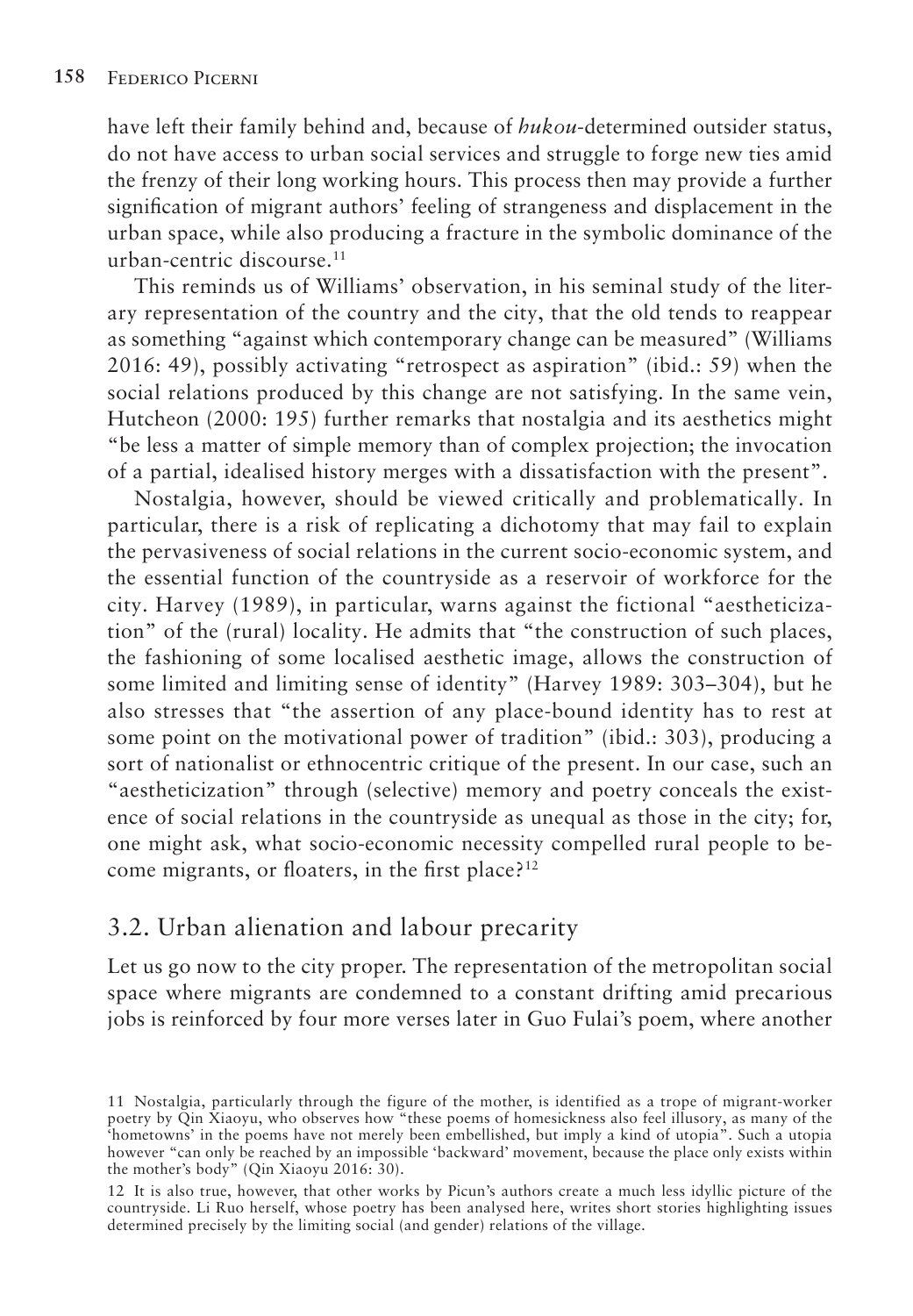contrast is introduced, claiming for migrants the recognition of being the main contributors to the economic prosperity of China's urban upper class:

| 没有我们的青春奉献   | Without the consecration of our youth                  |
|-------------|--------------------------------------------------------|
| 城市不会繁荣      | The city would not be prospering                       |
| 没有我们辛勤的工作   | Without our energetic work                             |
| 城里人过不上优裕的生活 | The people in the city cannot live a life of abundance |

This sense of alienation and social injustice is also present in other pieces of the collection, with a rich variety of styles and motifs. A very promising name of the literature group, Xiao Hai, features twice in the series. A young man hailing from Henan with a vast working experience in the factories of the country's south and north, Xiao Hai is an extremely versatile poet (and singer).13 In "Aria of the Begonia Clan" (海棠家族咏叹调), the poet's journey to Picun offers an opportunity to compare lower parts of the city, dirty and full of trash, to the shining "dream-like light glimmering from the skyscrapers in the distance" (远处的高楼里泛起梦幻般的光). In "City of Dreams" (梦想之都), the physical journey to Beijing railway station is juxtaposed to a more abstract trip "looking for the myself who first came to Beijing" (找找初次来到北京的  $\exists$ , and the unequal access to the possibilities offered by the city is addressed in the form of unfulfilled dreams:

> 有些人的梦想坐在车里 有些人的梦想飞在天上 有些人的梦想在地宫里日夜疾驰 而有些人的梦想破碎如尘埃洒落一地 那梦想遥远如天上的星星 被迷雾遮住在夜空 在时间的黑洞 在梦想之都 在梦想之都

Someone's dreams travel on trains Someone's dreams fly to the skies Someone's dreams gallop through night [and day in underground palaces But someone else's dreams are shattered [like dust spilled on the ground Those dreams, distant like stars in the sky, Covered by the fog in the night in the black holes of time in the city of dreams in the city of dreams

<sup>13</sup> Xiao Hai is the pen name of Hu Liushi, in a tribute to Haizi, an appreciated poet of the 1980s, who committed suicide in 1989 and has been celebrated as a hero of poetry ever since (Xiao Hai literally means "little Hai"). References to Haizi abound in Xiao Hai's poetry, alongside other Western authors. Xiao Hai's first individual collection, *Howl of the Factory* (工厂的嚎叫), is explicitly named after Allen Ginsberg's famous poem "Howl", and contains some re-adaptations of Bob Dylan's songs. As observed by van Crevel (2019a: 141), he is being acknowledged and appreciated also beyond Picun, and his poetic versatility clearly plays a significant role in making this possible.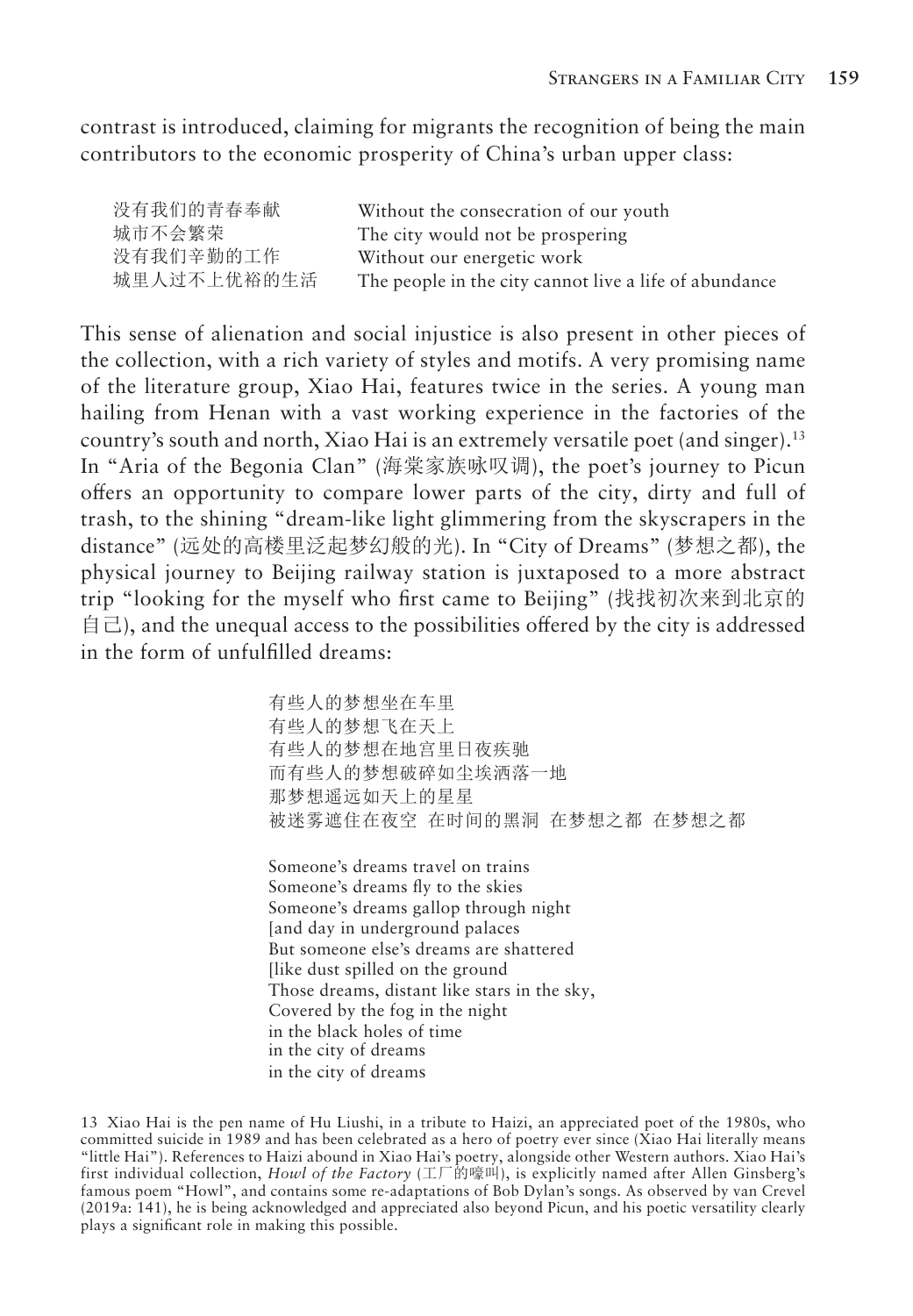On a similar note, in "Worshipping Gods and Buddhas" (求神拜佛), Xu Liangyuan denounces the greed of the "Buddhas of money" (发财佛们) who "do not know the sufferings of mortals" (他们不知人间疾苦), with the former possibly identifiable as the *nouveau riche* of the city who are topologically located in the luxurious villas on the hills surrounding Beijing (and with an obvious hint at the commodification of religion). In the same pattern falls "Female Housekeeper" (家政女工), the piece written by Fan Yusu and entirely dedicated to the paradoxical and painful contradiction of having to lull a city tycoon's baby to sleep while longing for her own. She has her employer's baby in her arms, but all she thinks of is her left-behind daughters at home, whom she describes as "orphans with a mother" (有妈的孤儿).<sup>14</sup>

The city, then, appears to outsiders as inevitably associated with menial and oppressive jobs, family separation and unequal living conditions. Inequality is indeed a main theme and common thread connecting more or less all of the featured poems. One of the most powerful pieces is "Seventeen-year-old Shoulders" (十七岁的肩膀) by Wan Huashan, another young and prolific writer of the group, who moved to Beijing after going from job to job in factories, services, distribution and other occupations in the southern Pearl River Delta. The poem tells the tale of a migrant who starts working in the city at the age of seventeen, recounting the hardships he endures and sees other enduring. Youth, again, is a central element here, of which Wan laments the abrupt rupture, as "the rumbling noise [of the factory] / is the music of my seventeen years / and has clamoured down my beautiful dreams" (隆隆的噪声 / 就是十七岁的乐响 / 聒碎了美梦). In the following verses, he nimbly plays with a concept that in other poems appeared to carry a positive connotation, i.e. youth/childhood, to reverse it and make it another device of labour exploitation, that tramples even on the sense of aesthetic beauty that he is actually using now, to express his subjectivity:

| The fatigue of one workday                                   |
|--------------------------------------------------------------|
| Allowed me to restore the deep sleeps of my childhood        |
| Only pinching and kicking me can Uncle                       |
| Finally drag me back one thousand li away                    |
| In this lonely strange land                                  |
| Past dreams, that wildness of youth                          |
| Those strange thoughts of love for literature and art        |
| Are all buried under the rumble at the foot of this mountain |
|                                                              |

14 While Fan Yusu's poems – and also Li Ruo's "Forgive Me, Child" (对不起,宝贝) – are written from the perspective of the migrant woman in the city, Zhang Yongxia's "Buildings. You" (楼·你), is the lament of a left-behind child: "I don't want high buildings or fancy houses / But just keeping you with me" (不要高楼, 不要洋房 / 只要把你挽留), but "You have turned around and left me / To go to / That city so far away" (转身离开了我 / 去那 / 很远很远的城市).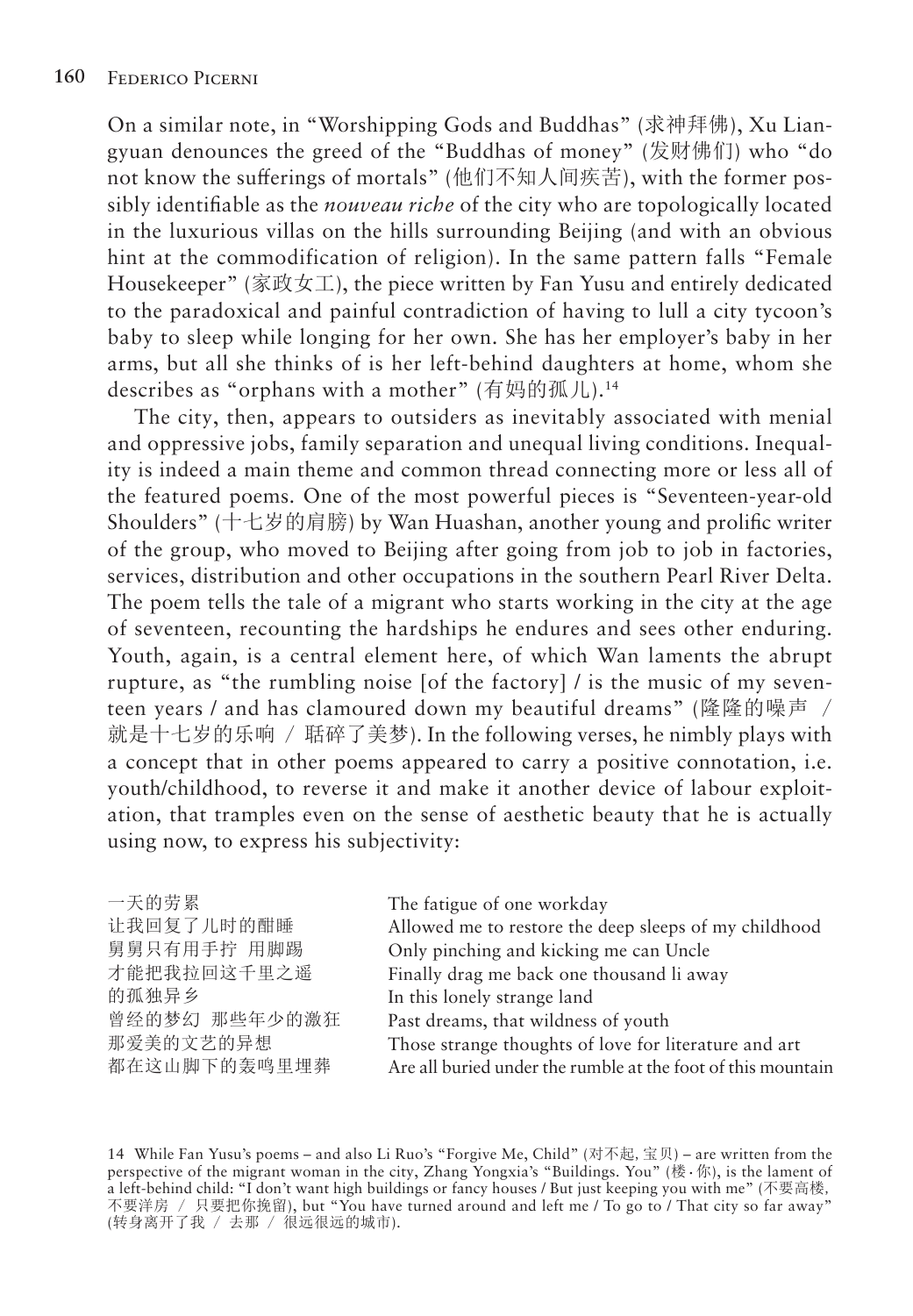This piece (while also evoking again the ideas of a dream-like lost childhood) calls to mind the "rational fatalism" that Pozzana has identified as a trait of much of migrant-worker poetry, consisting in a rational admission of suffering which does not produce any social demands, but also warning against the fact that "while insight is a necessary prerequisite for the emergence of subjective existence, it is not enough to prevent self-destruction", since "as soon as one gives in the poetic urge to lament one's own sufferings, one risks succumbing to the 'hope' of recognition from the society which they ostensibly reject" (Pozzana 2019: 194). Wan's poem can definitely be described as "rationalfatalist" verses to an even more extreme point, also in lamenting how "Towards life I do not have much hope" (我对生活没有太多的期许), while his "shoulders, scraped by life / hiss in ache" (被生活磨破的肩膀 / 咝咝地疼痛). This is further reinforced by the strong interdependence of migrants' individual existence and labour exploitation, expressed on the imaginary level with frequent appearances of iron machines and physical fatigue, and on the linguistic level with the widespread use of verbs related to manual labour, or to the grinding and trampling down of individuality. These images variously meditate on the contemporary reproductions of wage slavery and labour alienation, made possible by migrants' position at the low end of the social hierarchy of the urban space – the "strange land" in Wan's verses.

This relates to yet another trope of migrant-worker poetry, i.e. the metamorphosis of the worker into the factory itself, his or her becoming just one more part of the assembly line.<sup>15</sup> Guo Fulai, however, goes in the opposite direction. In his "My Poems Are Written in the Factory" (我的诗篇写在工厂) he does not resign himself to a dependence on the factory; rather he actively tries to transform it through his verses, refusing to accept that the industrial machine may grind him down. He uses his poem to impress his own subjectivity on the machine; it is still a form of metamorphosis, but in this case the poet (i.e. the worker) is the one performing the active role. After a first part composed of eighteen verses, written with a vivid and delightful lyric, where elements of the language themselves are inscribed in the "text" of the countryside (where crops, grass and plants form nouns, verbs and adjectives), Guo reverses the operation with the factory, in what appears to be an attempt to reappropriate a space where migrant workers are typically penalised by existing power relations:

<sup>15</sup> As a matter of fact, this was already experimented with by Shu Ting in her 1980 poem "Assembly Line" (流水线), which, despite relying on a less immediate network of images and symbols, is still able to depict "the erasure of individuality in an unnatural, dehumanizing environment of mechanized mass production" (Yeh 2003: 521).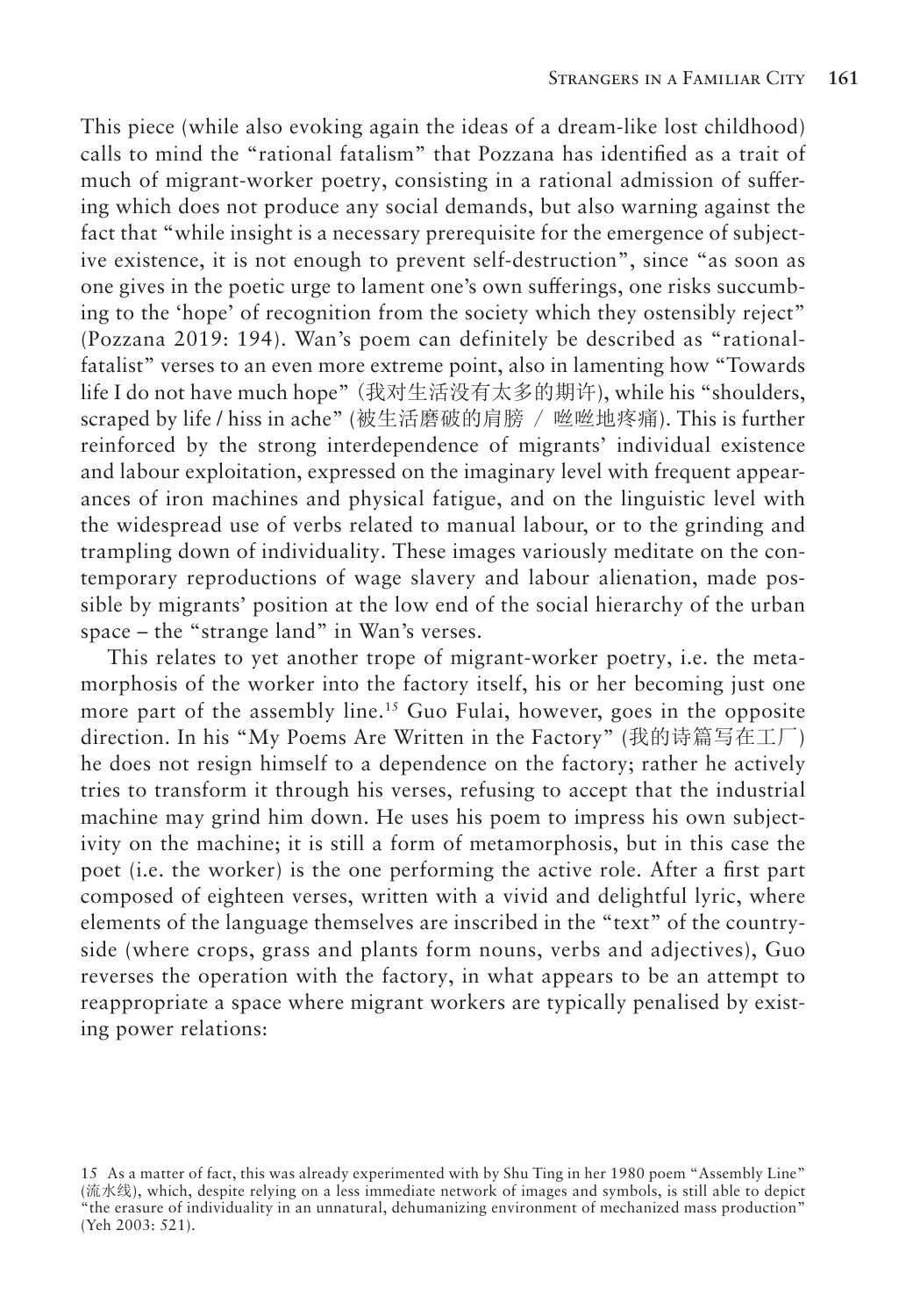| 现在啊          | And now, oh,                                            |
|--------------|---------------------------------------------------------|
| 我的诗篇写在工厂     | I write my poems in the factory                         |
| 一堆堆僵卧的铁管、方钢  | Stacks of iron pipes and steel slabs, stiff and still,  |
| 沉睡在车间、库房     | Sleep in the workshops and warehouses                   |
| 它们了无生气, 浑浑噩噩 | They are lifeless and confused                          |
| 像俗人一样困惑、迷茫   | And bewildered and at a loss just like ordinary persons |
| 经过我的焊接、打磨    | While I weld and clean them up                          |
| 突然间          | All of a sudden                                         |
| 变得像鲜花般漂亮     | They become beautiful as flowers                        |
| 不,更像优美的      | No, they are more like elegant                          |
| 诗句一样         | Verses of poetry                                        |
| 让人耐不住地欣赏     | And they let people stand forever in admiration         |
| 那眼光如同欣赏      | As if their eyes were contemplating                     |
| 美丽的新娘        | A beautiful bride                                       |
|              |                                                         |

A similar rhetorical operation takes place in "My Youth" (我的青春) by An Zhesi (who stands out in terms of background as a teacher in a school for migrant children). In this case, the metamorphic juxtaposition of the migrant's individuality and social being is actuated through a series of predicates where the poet's youth is compared to the various signs of his urban experience. The forty-four verses of the poem are grouped in couplets, whose first verse starts with "My youth is" (我的青春是), and follows with an object, further elaborated in the second verse. These objects variously relate to mobility, like the long-way train ticket, documents to access the city, the author's social condition, daily life, youth and sexual life, and, towards the end, existential condition. His youth is a "part of the assembly line" (流水线上一个零件), the "arm of a tower cane" (塔吊上的长臂), a "tunnel 800 metres underground" (地下 800米的巷道), "concrete+reinforcing steel" (混凝土+钢筋), variously alluding to jobs in the construction industry and not only, but also, among other things, a broken bed in the urban village where he lives (一张破床), again stressing undesirable living conditions, or a bottle of rice liquor ( $-\frac{m}{m}$  " $\pm\frac{m}{m}$ ) reminding him of his hometown. As we can see, the tone generally follows the pattern disclosed above; what is original about the poem are the references it contains:

| 我的青春是用孙志刚鲜血染红的 | My youth is reddened by the blood of Sun Zhigang          |
|----------------|-----------------------------------------------------------|
| 那张生命攸关的"暂住证"   | A "temporary residence permit" with-out which             |
| 我的青春是许立志诗歌里    | [it is impossible to live]<br>My youth is the "iron moon" |
| 咽下的"那枚铁做的月亮"   | Swallowed in Xu Lizhi's poem                              |

The reference to Sun Zhigang relates to a case that provoked widespread indignation in China: a young migrant labourer originally from the northern Hubei province moved to Shenzhen and later to Guangzhou to work. As is common for migrant workers, he maintained his home *hukou*. He died on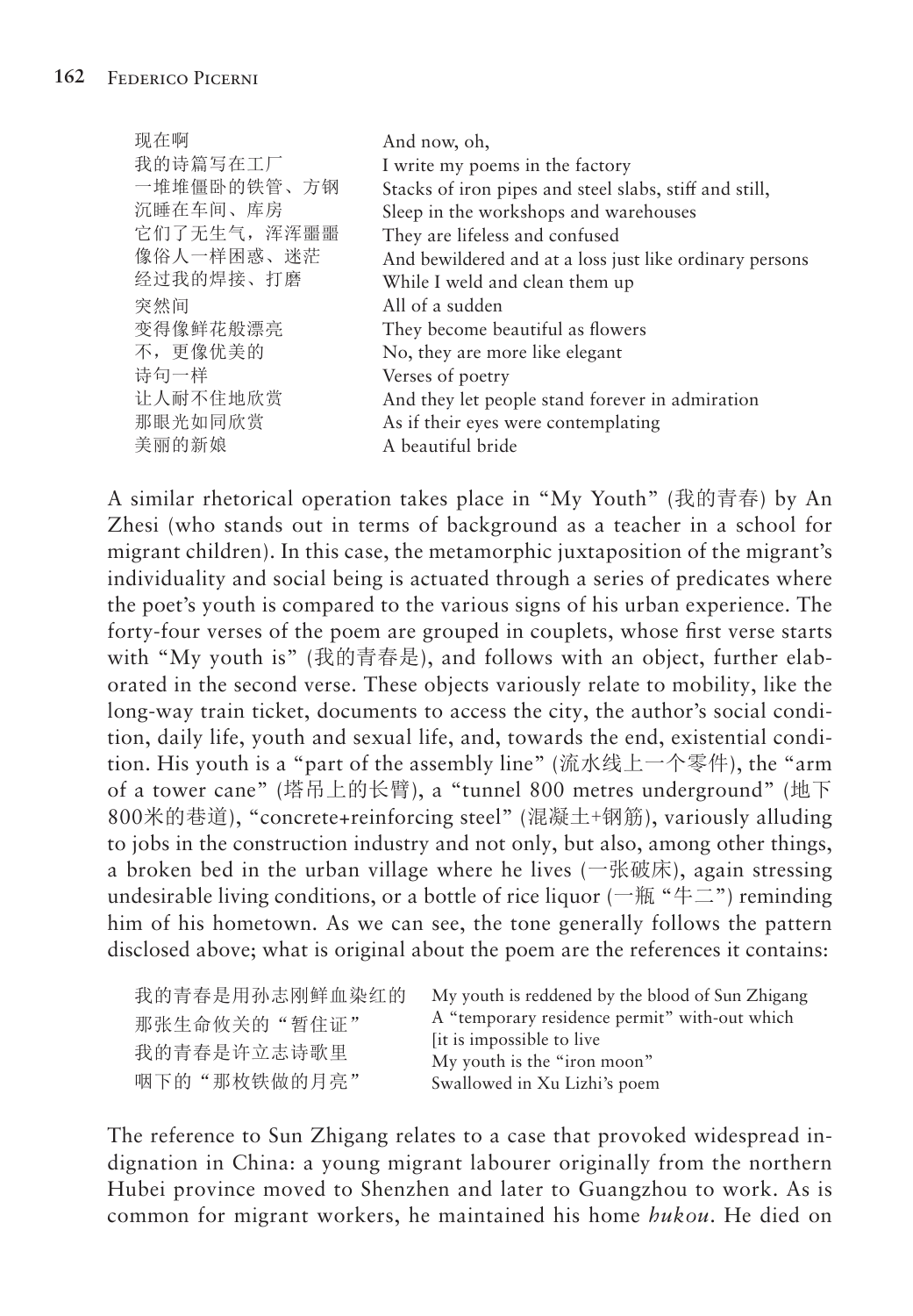30 March 2003 under unclear circumstances after being detained by the police for failing to produce his temporary residence permit. He was 27. The tragedy produced a huge uproar in public opinion, and led to the swift abolition of the "custody and repatriation" system (收容遣送) in August that year.16 Equally dramatic is Xu Lizhi's story: a worker at Shenzhen's Foxconn, he used his verses to denounce the harsh labour exploitation and despotic system in force at the infamous factory, before eventually committing suicide on 30 September 2014 at age 24.17 The "iron moon" mentioned in the poem, after which the largest English translation of migrant workers' poems is also named (see Qin 2016), was an image used by Xu Lizhi in one of his poems, re-published posthumously in the collection *A New Day* (新的一天). What is relevant is how the poet uses this reference to the tragic injustices of the *hukou* system and to a poetic tradition stemming from oppressive labour conditions to produce a declaration of belonging both to a social group, with its position in the ramification of the city's social space, and to its artistic forms of subjective expression, turned collective. Still a metamorphosis ("my youth is…"), but this time into a collective body. It is, I would argue, a proclamation of identity of, or identification with, a collective body that is perceived and also perceives itself as the Other to the metropolis.

#### 3.3. Symbolic power struggle

Although their position in the web of social relations of the urban space appears as unanimously characterised by undeniable inequality, Picun poets do not utter any explicit cry for social change. Li Wenli, however, has a different tone in the final part of her first poem "We Are a Group of Female Domestic Workers" (我们是一群家政工女). Throughout the piece, she repeatedly demands for female domestic workers the dignity that should be rightfully granted to such hardworking labourers (examples of their hardships recur across the verses), who came to Beijing full of hope for a city they were long taught to fantasise and dream about, only to be relegated to its social and geographical periphery: "We, hearts beating in excitement, entered the Beijing we had seen in the news on TV / […] But in the eyes of the capital Beijing, we / Are so insignificant, like a speck of dust" (我们心跳不安的走进电视新闻中看到的北京 / […] 可我们在首都北京的眼里 / 却那么渺小,像一粒尘土一样). Instead of contenting herself with a newfound relief in the space of poetry, of recasting a comforting or nostalgic image of the rural home, or of critiquing urban inequality with berating verses, Li strongly asserts that female domestic workers embody all the characteristics of the good (urban) citizen thought to be uncharacteristic

<sup>16</sup> Sun's story features prominently in Picun's worker culture museum, as part of a section dedicated to the "important events" (重要事件) of the history of Chinese migrant workers.

<sup>17</sup> See Pun et al. 2015 for an account of the Foxconn labour regime, and van Crevel 2019b for an analysis of Xu's poetry.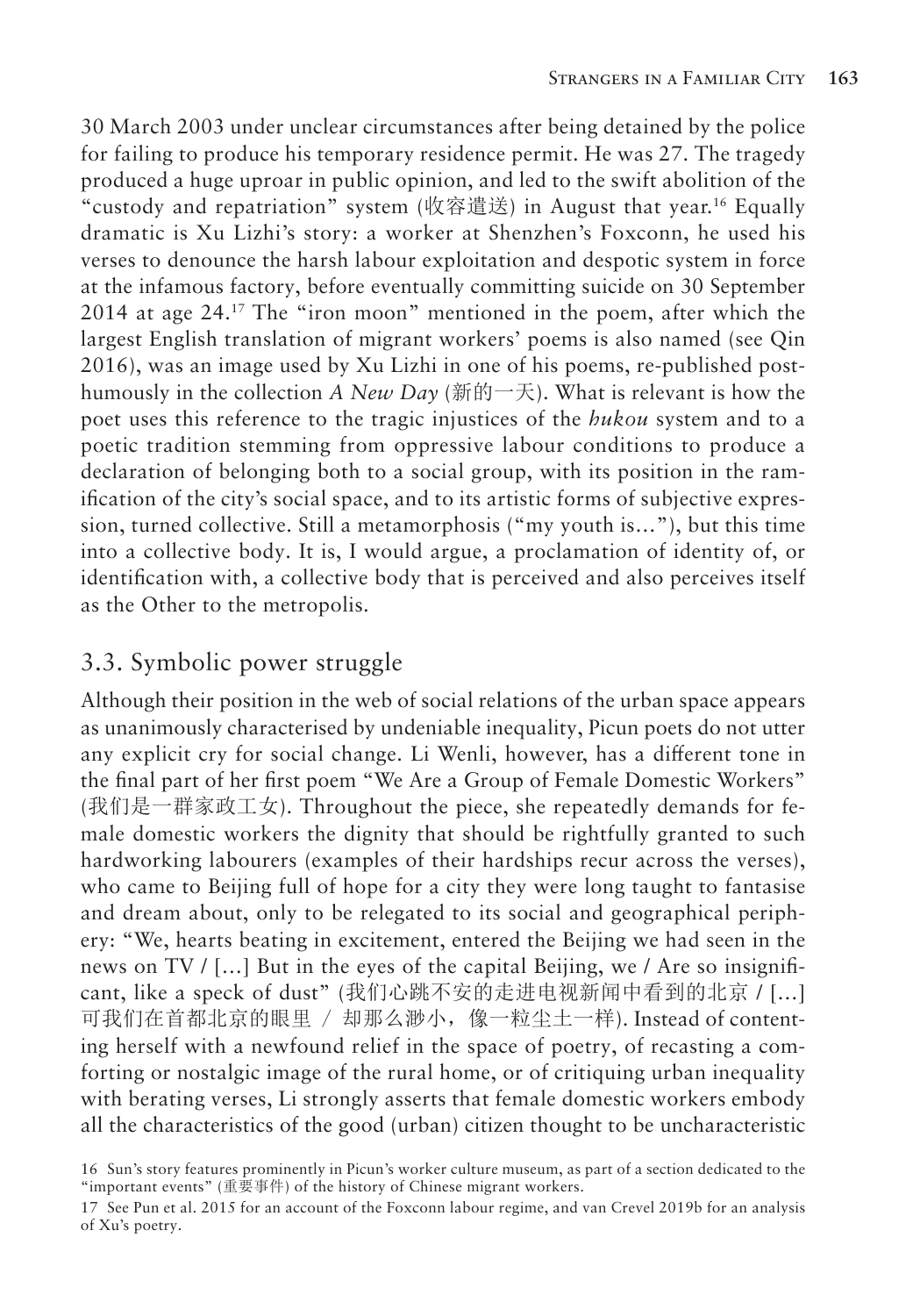of migrants (Dutton 1998): they are "sincere and honest" (朴实善良), "cultured" (有文化), as they were "good students" in their earlier years (曾是学校 里的好学生), and with good personal qualities (不要说我们没素质), whose only sin is to "be born under an unlucky star" (生不逢时). Then she writes towards the end:

我们靠自己勤劳的双手 想让亲爱的家人过得更好一点 我们苦在心里笑在脸上 只为追求更美好的生活

We, counting on our hardworking hands, Wish to give our dear ones a better life With pain in our heart, a smile on our faces, We just seek after a life more beautiful

These verses call for further analysis. What is easy to spot here is, undoubtedly, the influence of the symbolic capital of the Chinese state, as 美好生活 ("better life" in the official English translation, see Xi 2017: 29–30) is an integral part of the official discourse, especially after the 19th Congress of the Communist Party of China in October 2017. For sure, Li is presenting migrant women as perfectly capable of conforming to the dominant form of good urban citizenship (as shaped in its characters and values), and in doing so, she emphasises migrant women's role as part of the national community: "We are children of the motherland too" (我们也是祖国的孩子啊), where the adverb "too" (也) linguistically underlines a proud demand for recognition and admission ("We [...] thirst for understanding and respect", 我们[...]渴望 理解和尊重), and the motherland is conjured up as an idealised unitary concept beyond country/city (and class) divisions. On the other hand, however, this may also be read as an active effort to exploit existing symbolic power relations to her own advantage, to claim migrants' right to the city and demand society's recognition through self-admission into the hegemonic discourse. "Beijing, we have made your homes our home" (北京,我们把你的家当做自 己的家), she further writes, playing on the ambivalence of "home" as the migrant women's dwelling place, and the houses where they work.

Resorting again to Bourdieusian categories, the risk in this attempt to acquire a larger amount of symbolic capital would be to perpetuate, rather paradoxically, a doxic relation to the social world that leads to "the acceptance of established divisions […] through the affirmation of a higher unity (national, familial, etc.)" (Bourdieu 1991: 130). In particular, the dramatic "evictions" of winter 2017–18, which led to the expulsion from Beijing (and other cities as well) of a large number of migrants, labelled the "low-end population" (低端人口),<sup>18</sup> citing safety reasons, may have created a new, potentially more complicated situation.

<sup>18</sup> Some of the literature group's members, led by Xiao Hai, performed a "flash mob" just after the evictions started in November 2017, holding a public reading of Yu Xiuhua's poem "Go, Child, With Beijing's Northern Wind" (走吧孩子趁着北京的北风) in support of the "low-end population". The clip recording the action can be seen at YouTube, https://www.youtube.com/watch?v=Qqx3fGsXcYU (accessed 30 September 2019).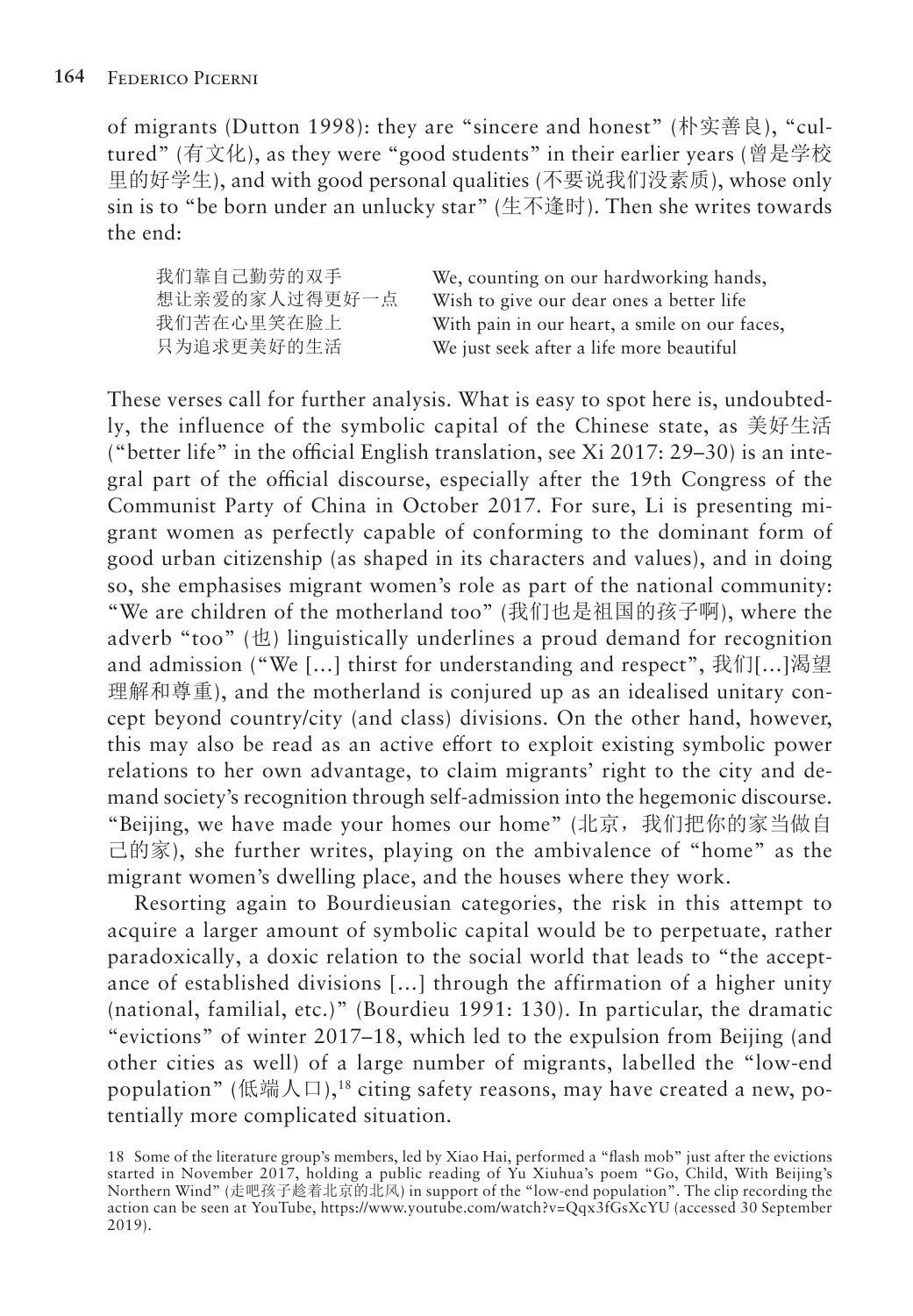#### **4. Concluding remarks**

Meng Lang, a renowned Chinese poet who passed in December 2018, believed, although from a different poetic dimension, that "the poet inhabits the blind spots of history" (Meng Lang 1997: 131–132). Pozzana remarks that "these places are perfectly inhabited by the new migrant poets", as "today the worker toils away in the dark shadow of history" (Pozzana 2019: 190). We can further paraphrase Meng's statement and affirm that migrant-worker authors write from the darkest spots of urban modernity, prompting us to meditate on their artistic production in a way that fully grasps its multiple layers, especially as a "translation" of the city into (poetic) language and as directly, or indirectly, addressing poignant issues related to the access and the right to the city.

The "retrospect as aspiration" in the dreamful return to an individual's pre-urban, rural life and its association with a happy childhood – interrupted by an urban present that tramples youth down with its harsh reality of labour exploitation, the impossibility of living in the city outside of a marked social condition of "outsiders" ("so insignificant, like a speck of dust") that makes Beijing appear more like a "strange land" than a "city of dreams" in the eyes of those who suffer social misrecognition – and the persistent although unfulfilled desire to "make [Beijing's] homes our homes" variously conjure up the idea of an urban experience strongly determined by a social identity which is neither fully urban nor fully rural, even when it wants to be either one or the other. Generally, the city appears as an "Other", either in opposition to a more or less idealised rural home with which there is a stronger relation of identification, or in its inaccessibility to individuals positioned at the lower end of relations in its social space. The city's dark, invisible and overlooked spots can be socially, when not physically, very remote from the "dream-like light glimmering from the skyscrapers in the distance".

Furthermore, in serving as a form of textual self-representation for the subaltern domestic migrant subject in globalised Beijing, and in inscripting the subaltern migrant's body in the urban order's text, this poetry contributes to the transformation of the text itself, through a different urban narration provided by the "invisible" subaltern. In addition to depicting migrants' living conditions, the rural-urban divide and sense of rootlessness, it also challenges urban identity, or how it transforms after the impact with mobility, and the objective limits of individual agency in this social web. In particular, with the dialectical relation between country and city mainly expressed through the sense of rootlessness present in much of their poems, the authors under scrutiny remind us of the contemporary opacity of the city-country divide, even when they appear to imagine a lost bucolic utopia. With this I do not mean to negate the concrete existence of this divide, which is absolutely evident in the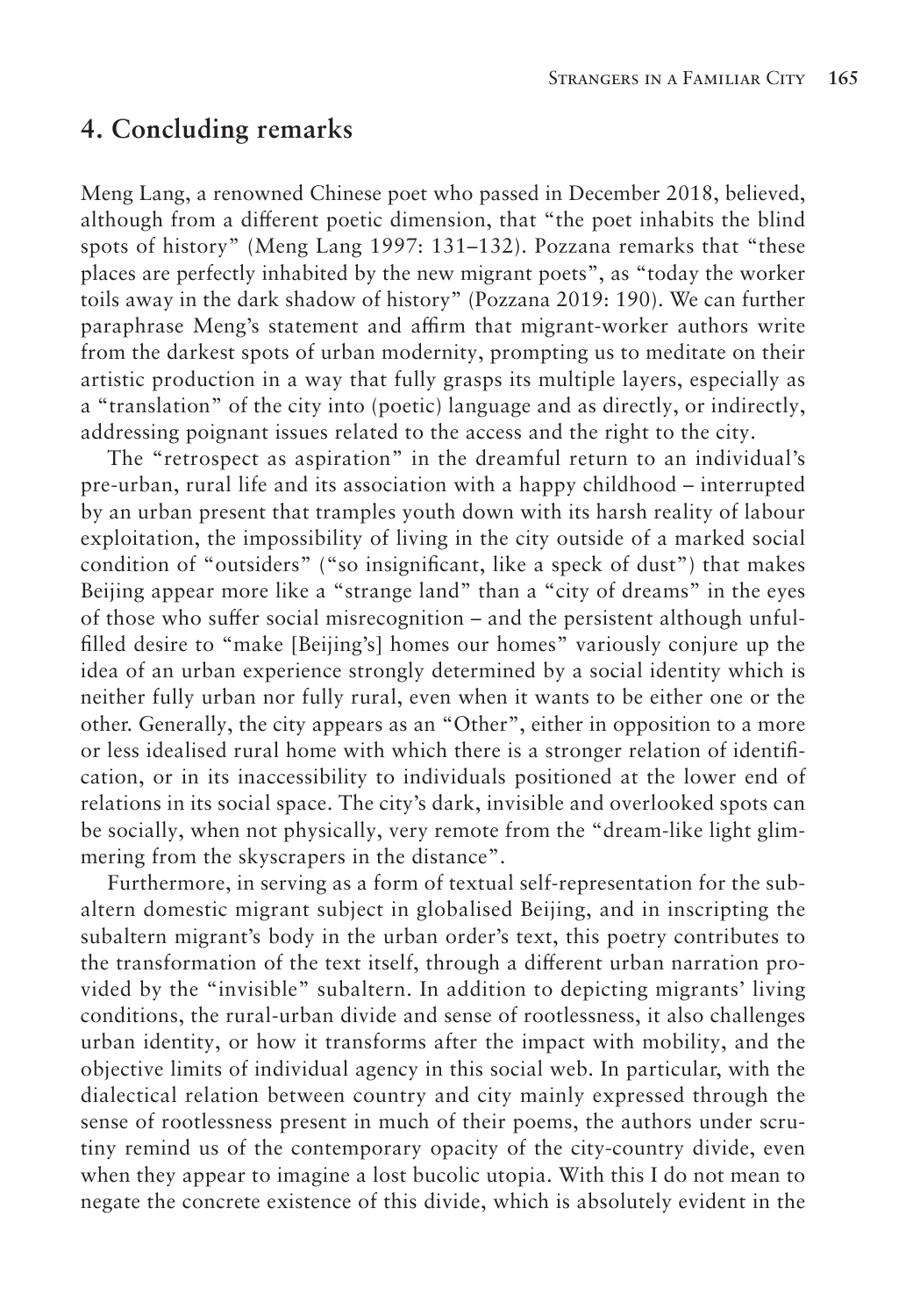striking material inequality between China's urban and rural areas (and between different-tier cities as well). My point is that these two dimensions are strongly connected by a tight socio-economic network. Not only is the countryside a reservoir of labour-force for the industrialised city, but the city itself is also permanently changed by the inflow of these "rural strangers" in its text. The fact that some of these migrant poets, at some point, might step out of their marginality and be acknowledged as members of the "official" cultural system (following the footsteps of other migrant writers, most prominently novelist Wang Shiyue and poet Zheng Xiaoqiong), further reinforces the concept.19 This should provocatively challenge our conception of what it means to be "urban" or even "local" today, in China just like elsewhere, as well as the rationale behind the bureaucratic systems of exclusion still in force.

Migrant-worker poetry then needs to be fully considered in its double significance both as a form of literary expression and as social discourse. In dealing with the urban experience of its authors, it not only artistically represents this experience in the form of verses, but it also continuously poses the question of who can speak (for) the city. With this dialectical articulation of the politics and poetics of the urban space, Picun's literature group gives its own contribution to furthering that complexity of questions, both about its overall context and poethood itself, that, as stressed by van Crevel (2019a, 2019b), we are just beginning to realise in its fullness.

19 Li Yunlei, however, probably also influenced by the Maoist tradition (pre-Maoist too, to be fair) of the artist's integration with the common people, emphasises the risk for professionalised migrant writers of losing contact with their social base (Li Yunlei 2014: 185).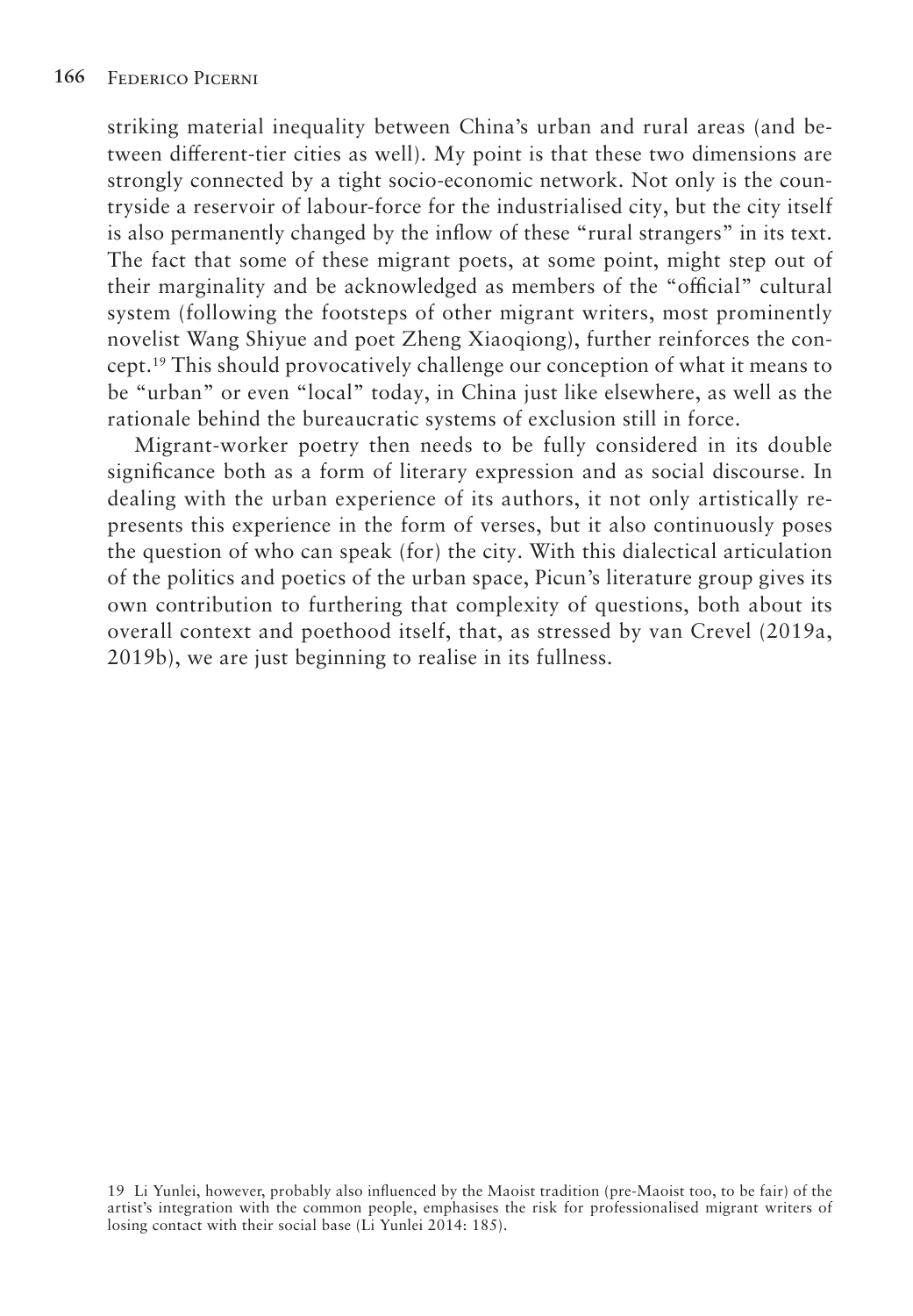# **References**

- Apermann, Björn (2011): Class, Citizenship and Individualization in China's Modernization. *Protosociology* 28, pp. 7–24.
- Bai Lianchun (1991): 城市缝隙里的乡土 [Our Native Soil in the Cracks of the City]. *Shikan* 9, pp. 4–5.
- Bao, Hongwei (2018): Queering the Global South: Mu Cao and His Poetry. In: Russell West-Pavlov (ed.): *Cambridge Critical Concepts: The Global South and Literature*. Cambridge: Cambridge University Press, pp. 185–197.
- Beijing Bureau of Statistics (2017): 北京统计年鉴 [Statistical Yearbook of Beijing]. Beijing Municipal Bureau of Statistics, http://www.bjstats.gov.cn/nj/main/2017-tjnj/zk/indexeh.htm (accessed 30 September 2019).
- Bourdieu, Pierre (1991): *Language and Symbolic Power*. Translated by Gino Raymond and Matthew Adamson. Cambridge / Malden: Polity Press.
- Bourdieu, Pierre (2000): *Pascalian Meditations*. Translated by Richard Nice. Stanford: Stanford University Press.
- De Certau, Michel (1984): *The Practice of Everyday Life*. Translated by Steven Rendall. Berkeley: University of California Press.
- Dooling, Amy (2017): Representing *Dagongmei* (Female Migrant Workers) in Contemporary China. *Frontiers of Literary Studies in China* 11(1), pp. 133–156.
- Dutton, Michael (1998): *Streetlife China*. Cambridge: Cambridge University Press.
- Fan Yusu (2019): 我叫范玉素 [My Name Is Fan Yusu]. *Xin gongren wenxue* 1, pp. 1–8.
- Gong, Haomin (2012): Toward a New Leftist Ecocriticism in Postsocialist China: Reading the "Poetry of the Migrant Workers" as Ecopoetry. In: Bang Wang / Jie Lu (eds): *China and the New Left: Political and Cultural Interventions*. Lanham: Lexington, pp. 139–157.
- Goodman, Eleanor (2017): Translating Migrant Worker Poetry: Whose Voices Get Heard and How? *Journal of Modern Literature in Chinese* 14/15(2/1), pp. 107–127.
- Goodman, Eleanor (2019): Working with Words. Poetry, Translation and Labor. In: Maghiel van Crevel / Lucas Klein (eds): *Chinese Poetry and Translation. Rights and Wrongs*. Amsterdam: Amsterdam University Press, pp. 45–67.
- Harvey, David (1989): *The Condition of Postmodernity.* Oxford: Basil Blackwell.
- Huang, Chuanhui (2016): *Migrant Workers and the City. Generation Now.* Translated by Anna Beare. Halifax: Fernwood Publishing.
- Hutcheon, Linda (2000): Irony, Nostalgia and the Postmodern. In: Raymond Vervliet (ed.): *Methods for the Study of Literature as Cultural Memory*. (Proceedings of the XVth Congress of the International Comparative Literature Association "Literature as Cultural Memory", 30/6). Amsterdam: Brill Rodopi, pp. 189–207.
- Jaguścik, Justyna (2014): "The Woman Attempting to Disrupt the Ritual": Representations of Femininity and the Poetics of the Subaltern Body in Contemporary Chinese Female-Authored Poetry. *Harvard Asia Quarterly 3*, pp. 60–70.
- Inwood, Heather (2011): Between License and Responsibility: Reexamining the Role of the Poet in Twenty-first Century Chinese Society. *Chinese Literature Today* 2(1), pp. 48–55.
- Lang Yi (2018): 为工友打造"四位一体"服务平台——北京工友之家文化发展中心 [A "Fourconstruction-policy" Service Platform for Workers. Beijing Workers' Home Cultural Development Center]. *Renkou yu jihua shengyu* 8, pp. 17–19.
- Lefebvre, Henri (1991): *The Production of Space*. Translated by Donald Nicholson-Smith. Oxford: Blackwell.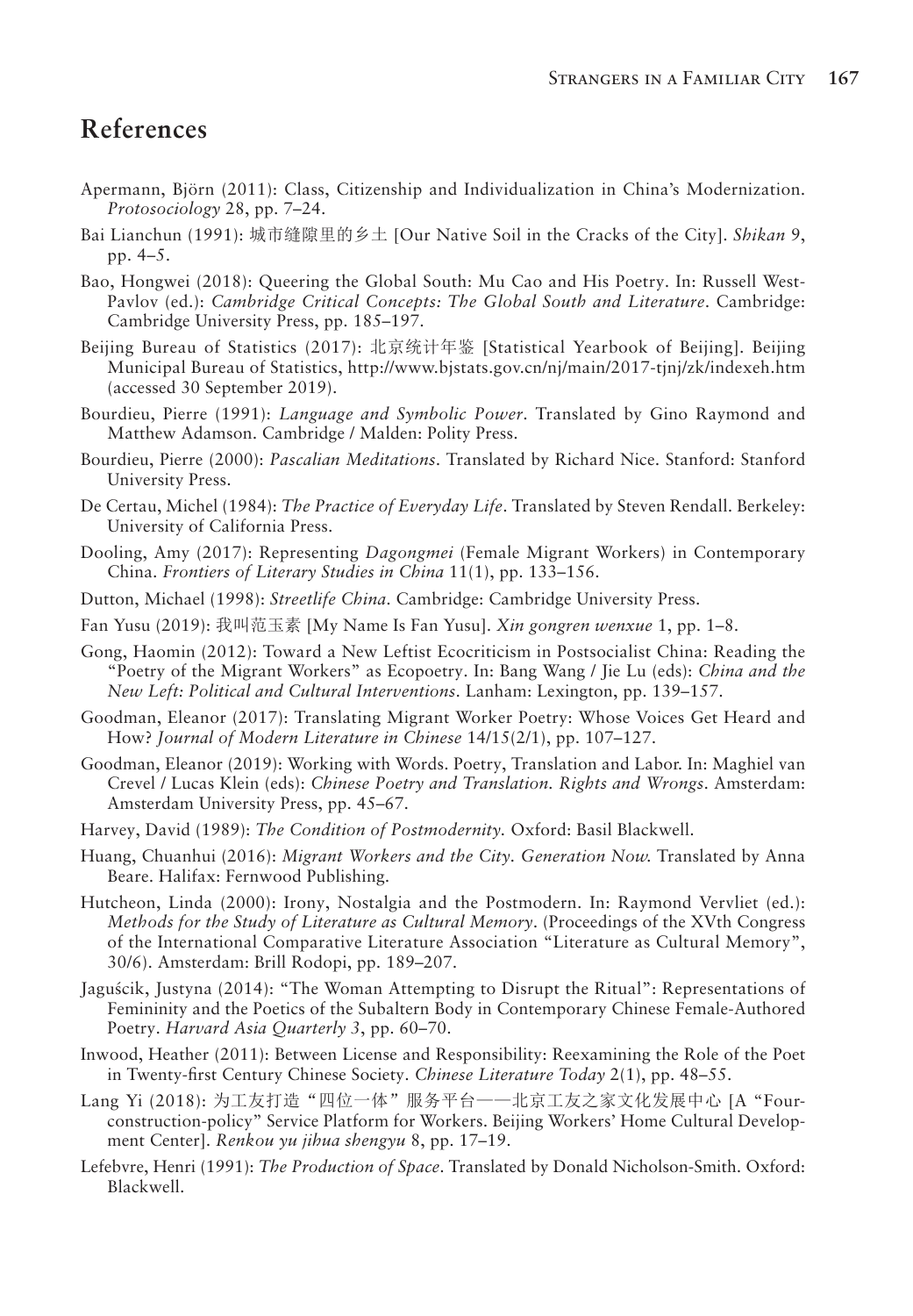- Li, Yun / Rong, Rong (2019): A Middle-Class Misidentification: Self-Identification in the Autobiographical Poetry of Chinese Female Peasant Workers. *positions* 27(4), pp. 773–798.
- Li Yunlei (2014): 新世纪"底层文学"与中国故事 ["Subaltern Literature" of the New Period and the China Story]. Guangzhou: Zhongshan Daxue chubanshe.
- Liu, Dongwu (2012): 打工文学的整体观察 [Comprehensive Survey of Migrant-worker Literature]. Guangzhou: Huacheng chubanshe.
- Lü Tu (2012): 中国新工人:迷失与崛起 [China's New Workers: Quandary and Rise]. Beijing: Falü chubanshe.
- Meng Lang (1997): 诗人在"内部"着急 [The Poet is Restless Inside]. In: Wan Zhi (ed.): 沟通: 面对世界的中国文学 [Contacts: Chinese Literature Facing the World]. Stockholm: Te Olof Palme International Center, pp. 131–132.
- National Bureau of Statistics (2018):中国统计年鉴 [Statistical Yearbook of China]. National Bureau of Statistics, http://www.stats.gov.cn/tjsj/ndsj/2018/indexch.htm (accessed 30 September 2019).
- Pozzana, Claudia (2019): Poetry. In: Christian Sorace / Ivan Franceschini / Nicholas Loubere (eds): *Afterlives of Chinese Communism*. London / Canberra: Verso Books / ANU Press, pp. 189–196.
- Pun, Ngai (2005): *Made in China. Women Factory Workers in a Global Workplace*. Durham / London / Hong Kong: Duke University Press / Hong Kong University Press.
- Pun, Ngai / Chan, Jenny / Selden, Mark (2015): *Morire per un i-Phone*. Translated and edited by Ferruccio Gambino and Devi Sacchetto. Milan: Jaca Books.
- Qin, Xiaoyu (ed.) (2016): *Iron Moon: An Anthology of Chinese Worker Poetry*. Translated by Eleanor Goodman. New York: White Wine Press.
- Qin, Xiaoyu (2016): Remembering the Anonymous. In: Qin Xiaoyu (ed.): *Iron Moon: An Anthology of Chinese Worker Poetry*. New York: White Wine Press, pp. 15–31.
- Qiu, Jack Linchuan / Wang, Hongzhe (2012): Working-Class Cultural Spaces: Comparing the Old and the New. In: Beatriz Carrillo / David S. G. Goodman (eds): *China's Peasants and Workers: Changing Class Identities*. Cheltenham: Edward Elgar, pp. 124–146.
- Reed-Danahay, Deborah (2015): Social Space: Distance, Proximity and Thresholds of Affinity. In: Vered Amit (ed.): *Thinking through Sociality: An Anthropological Interrogation of Key Concepts*. New York / Oxford: Berghahn Books, pp. 69–96.
- Reed-Danahay, Deborah (2017): Bourdieu, Social Space, and the Nation-State. Implications for Migration Studies. *Sociologica* (May–August), https://www.rivisteweb.it/doi/10.2383/88198 (accessed 30 September 2019).
- Shi Libin / An Qi (eds) (2017): 北漂诗篇 [Verses of Northern Floaters]. Beijing: Zhongguo yanshi chubanshe.
- Sun, Wanning (2004): Indoctrination, Fetishization, and Compassion: Media Constructions of the Migrant Woman. In: Arianne M. Gaetano / Tamara Jacka (eds): *On the Move. Women in Rural-to-Urban Migration in Contemporary China*. New York: Columbia University Press, pp. 109–128.
- Sun, Wanning (2012): Poetry of Labour and (Dis)articulation of Class: China's Worker-poets and the Cultural Politics of Boundaries. *Journal of Contemporary China* 21(78), pp. 993–1010.
- Sun, Wanning (2014): "Northern Girls": Cultural Politics of Agency and South China's Migrant Literature. *Asian Studies Review* 38, pp. 168–185.
- Van Crevel, Maghiel (2017a): The Cultural Translation of Battlers Poetry (Dagong shige). *Journal of Modern Literature in Chinese* 14/15(2/1), pp. 245–286.
- Van Crevel, Maghiel (2017b): Walking On the Wild Side. MCLC Resource Center, http://u.osu. edu/mclc/online-series/walk-on-the-wild-side/ (accessed 30 September 2019).
- Van Crevel, Maghiel (2019a): Debts: Coming to Terms with Migrant Worker Poetry. *Chinese Literature Today* 8(1), pp. 127–145.